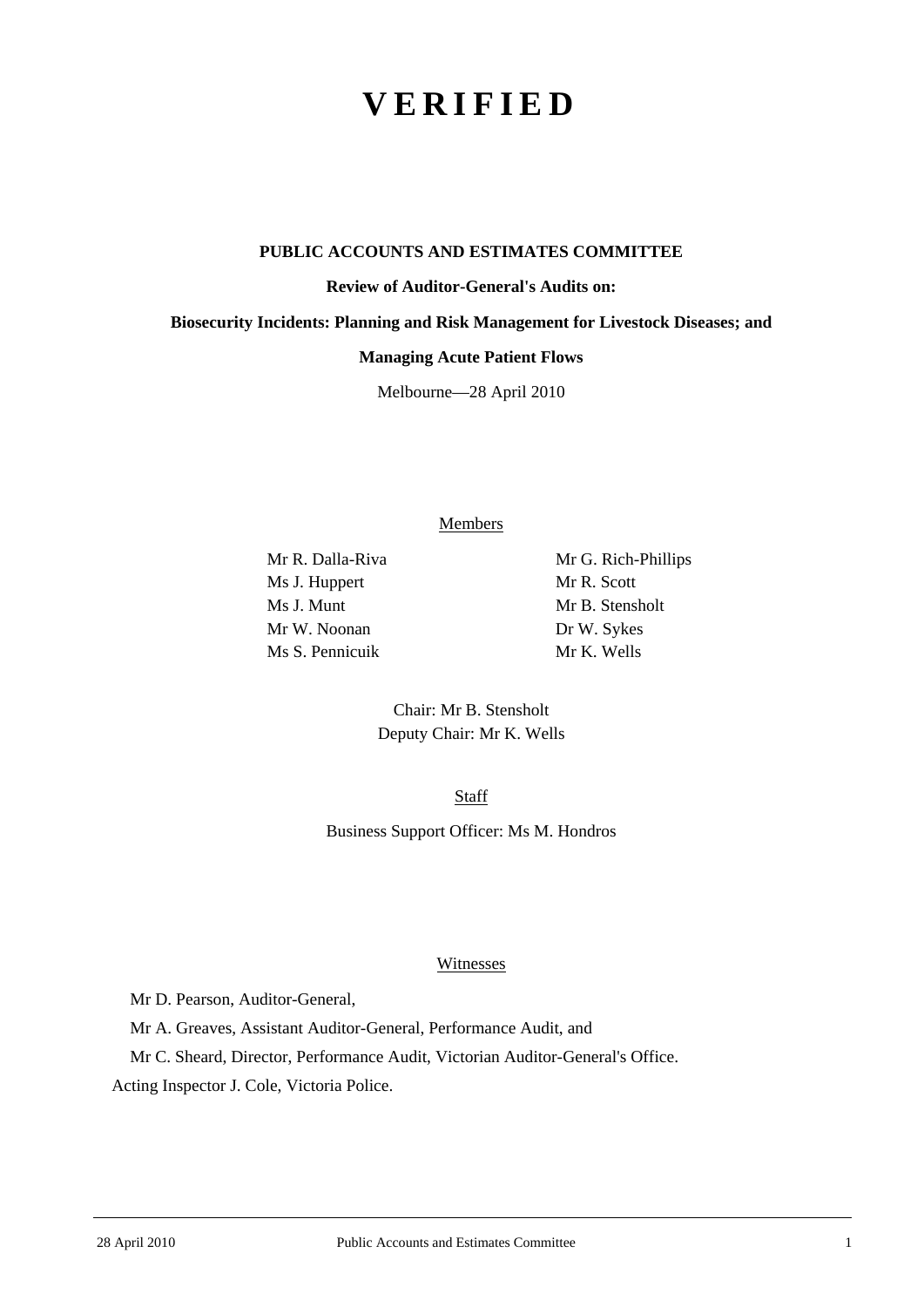**The CHAIR**—I declare open the Public Accounts and Estimates Committee hearings on the review of the Auditor-General's audit findings and recommendations 2008, addressing the following audits: *BioSecurity Incidents: Planning and Risk Management for Livestock Diseases* and *Managing Acute Patient Flows*.

On behalf of the committee, I welcome Mr Des Pearson, the Auditor-General of Victoria; Mr Andrew Greaves, assistant Auditor-General, performance audit, Victorian Auditor-General's Office; and Mr Chris Sheard, acting director, performance audit, Victorian Auditor-General's Office. Members of the public and the media are also welcome. In accordance with the guidelines for public hearings, I remind members of the public that they cannot participate in the committee's proceedings. Only officers of the PAEC secretariat are to approach PAEC members. Departmental officers, as requested by the Auditor-General, can approach the table during the hearing. Members of the media are also requested to observe the guidelines for filming or recording proceedings as they would if in the Legislative Council committee room.

All evidence taken by this committee is taken under the provisions of the Parliamentary Committees Act and is protected from judicial review. However, any comments made outside the precincts of the hearing are not protected by parliamentary privilege. There is no need for evidence to be sworn. All evidence given today is being recorded. Witnesses will be provided with proof versions of the transcript to be verified and returned within two working days of this hearing. In accordance with past practice, the transcripts and any PowerPoint presentations will then be placed on the committee's website.

I will now pass to the Auditor-General for any opening comments. Committee members will ask questions relating to the audit findings and recommendations. I ask that all mobile telephones be turned off.

**Mr PEARSON**—Thank you, Mr Chair. The only opening comment I would like to make is just to clarify that we prepared these reports in November 2008 and at that point we sought to represent the context and in our findings as best we could and make the point that, as is usual, we have not done any further audit work since the tabling of the report, so I think it very much comes down to questions from the committee for further clarification and understanding. I will defer primarily to Mr Greaves on the *BioSecurity Incidents* report, and Mr Sheard on the *Managing Acute Patient Flows* report.

**The CHAIR**—Thanks very much. Which one do we wish to take first? The *Managing Acute Patient Flows* first? Richard, are you happy with that?

## **Mr DALLA-RIVA**—Yes.

**The CHAIR**—I just want to say first of all, Auditor-General, that I very much appreciate the response that you provided us on 14 April. I should say that the committee thought this was a very helpful document that you provided, and a very comprehensive one, in terms of giving us some thoughts and directions for undertaking this follow-up audit. So I just want to put that on the record in terms of fair comment, because both these areas are quite complex in their undertaking. One is very much a management issue in terms of managing acute patient flows. The other one is more a strategic sort of arrangement, which of course raises a whole lot of issues in how you deal with that and what sorts of precautionary principles you might use in dealing with that. As I said before, we will start with *Managing Acute Patient Flows*. Richard, do you want to go to questions to start off with?

**Mr DALLA-RIVA**—Not at this stage, because I was ready to do the other one! But that's all right.

**The CHAIR**—Wade, do you wish to ask a question?

**Mr NOONAN**—From your document which you prepared for the committee, which will be useful later this afternoon, you go to recommendations 4.1, 4.2, 4.3, 4.4, 5.1, 5.2 and 6.1 as the most critical recommendations from the report. Just as an opening, I wonder whether you might explain why you considered those more significant and why you afforded them a higher priority.

**Mr SHEARD**—I just have to recall what all of those recommendations deal with.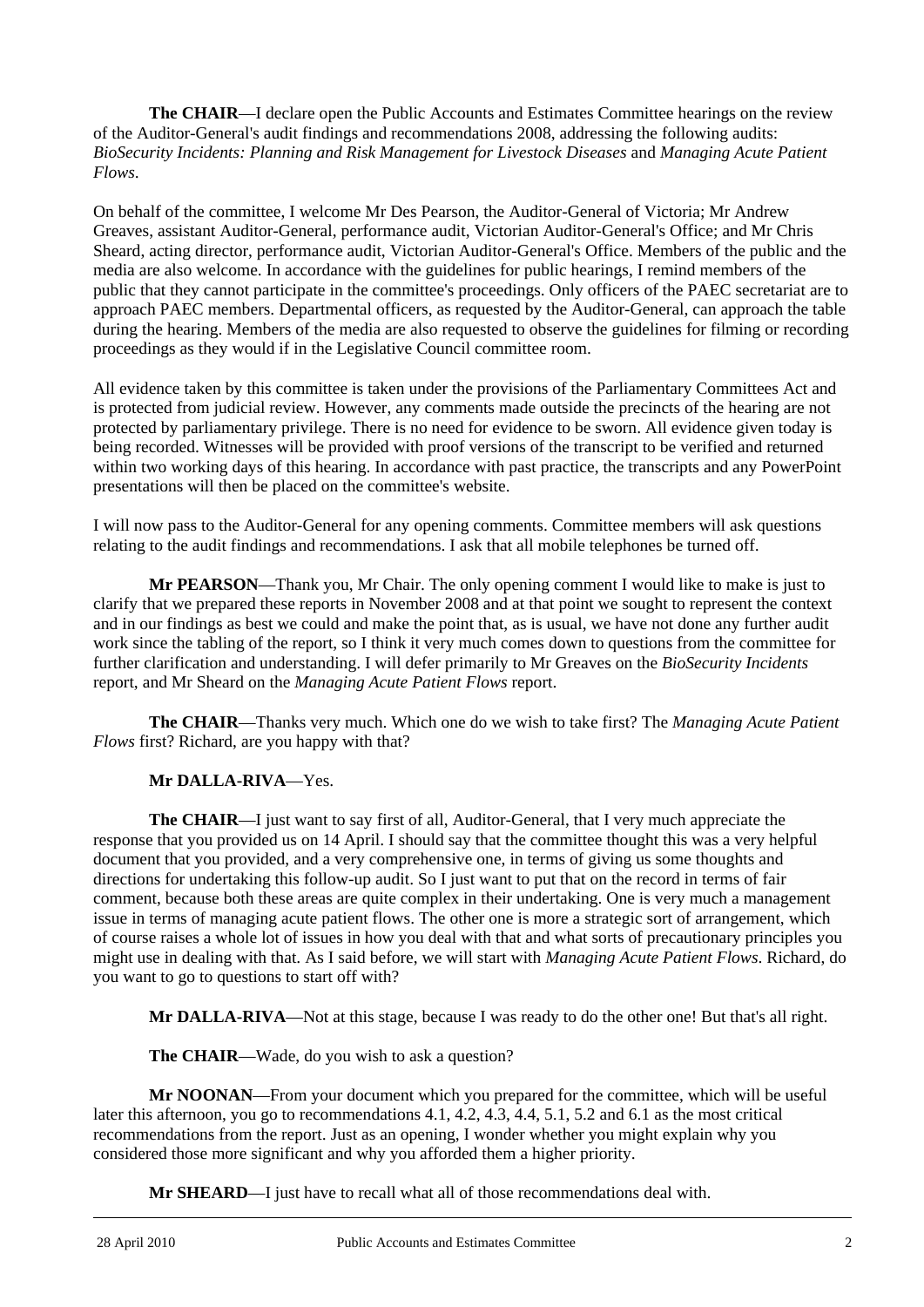**Mr NOONAN**—You might go to page 3 of the document that you provided the committee, which is the one I am looking at.

**Mr SHEARD**—Yes, I have got page 3. I am just going to quickly scan the actual recommendations to see what they are about.

**Mr PEARSON**—While Chris does that, I might just make an observation about my reading of this report. Fortunately, we have a good, reliable system, but when I look at our findings in overview, two points come out. One is that we drew attention to the focus on bed numbers and we made the point that, while that is a measure, there is a lot of scope to provide assurance that existing beds are being optimally used before investing in further beds—that sort of resource management push.

### **Mr NOONAN**—Sure.

**Mr PEARSON**—And then the second one is that, when I read through the elements, broadly speaking I read that our audit found the elements of the system were there, but there are opportunities to finetune and leverage what was there. If I come back to the findings, in terms of planning for acute inpatient services we made the point that they had data and, as auditors, we would like to see assurance that that was more reliable. We also made the point that they had the base data, with the reservation that the reliability of their own data could be better assured. We also made the point that there is no benchmark data, so they had their data but it was in isolation. They are refinements. I do not know that we saw them as terminally critical type findings; it is an indication that there is a system there but it is in its early phase of development.

**The CHAIR**—I think benchmarks are quite important. We might come back to it a bit later, but did you want to—

**Mr SHEARD**—Yes. The quick answer really is that most of those recommendations we have listed as critical are the majority of recommendations in here, and they primarily relate to the actual flow part of the patient journey. We think the majority of those issues around the patient flow are critical. They are the important elements of the patient flow. The getting in, the patient stay and the getting out, which those recommendations broadly relate to, are all critical elements of that.

**Mr NOONAN**—There is much focus on the bed numbers and, from my reading of the report, it is the utilisation of those beds that becomes the critical issue. On page 14 of the report, under 2.2.2, you cite the United Kingdom as having a system that demonstrates how patient flow can be enhanced by, essentially, the processes that are placed in hospitals. There was not a lot of information about the United Kingdom as a model, but I could not help but notice that you went to it as an example. I wonder whether you might elaborate on that, because that seems to be the flavour of a lot of what you talk about.

**Mr SHEARD**—Yes, we can get you some more information later about that, if you like. It was more of an illustrative example of a health system—the UK health system—that has done a lot of work. When we did the background research for this audit, they had done a lot of work on patient flow and a lot of research into getting greater efficiency out of their existing beds as opposed to immediately going out and buying the physical beds, as Des was talking about before. So we used them as an example, looking at their extensive research, and there is a website with a lot of information for hospital practitioners who are interested in flow and systems and variation—all of those types of things. Primarily in here it is just illustrating that other jurisdictions, similar jurisdictions, have identified that you can make better use of existing beds before taking the next step and funding more physical beds and the staff that you need to run those beds.

**The CHAIR**—Just coming back on the benchmarking you talked about before, following what Des has just said, one of the things which interests me is we seem to have a very high utilisation of beds here in Victoria, it is well over 90 per cent. There is somebody in a bed for 355 days out of 365, which - New South Wales, there is only somebody in a bed for 304 days.

l **Mr SHEARD**—That is a patient day, which is slightly different. It is not an actual day. There could be a couple of patient days in an actual day. I have got to remember what the definition of 'patient day' is, but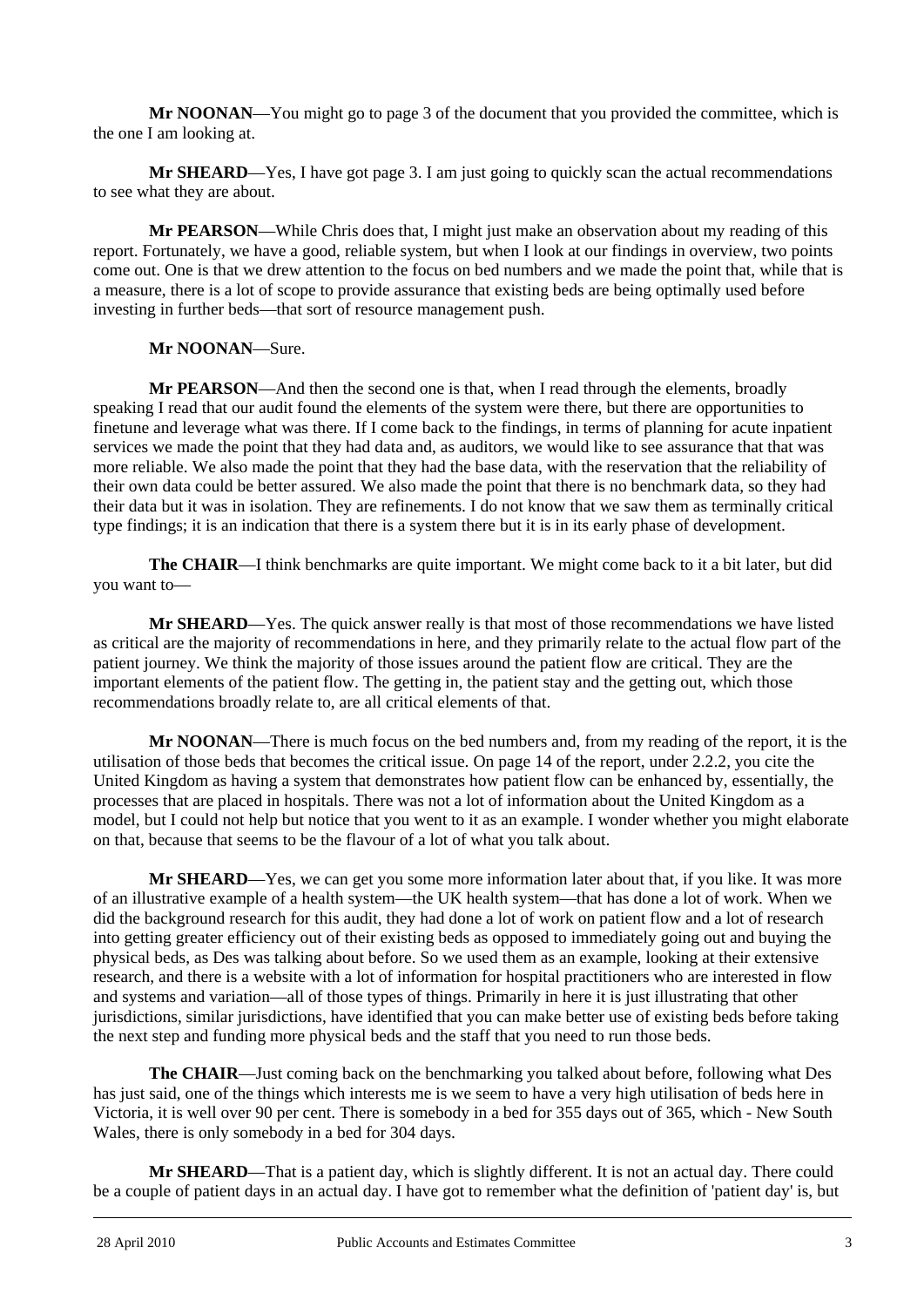it could be a half-day. It is the use, so you could have a bed being used twice in the same day and, from memory, that could be two patient days.

**The CHAIR**—Even so, it is extraordinarily high compared to other jurisdictions. South Australia is the closest.

## **Mr SHEARD**—Yes.

**The CHAIR**—There are a whole lot of recommendations, but what are the limits to this? There are some people saying that, in order for effective management of hospital beds, it should actually be lower than 90 per cent. I am not arguing. I am just taking in what people are saying and trying to get to a better system.

**Mr PEARSON**—If I could take a step back and put it in context: there is no denying that in Victoria it is a developed system, but you are at the level of optimising its use, and what the audit has found is that there is a lot of good work being done individually but, at the individual level, there is a lack of assurance that people know reliably how well they are going. They are working conscientiously, there is no denying that, and there is self-belief, but that is where benchmarking comes in. Then the second layer of the recommendations is at the systemic level and here we have an ongoing tension. There are the benefits of subsidiarity and letting the managers manage, but equally there are benefits in looking at the system and identifying the outliers, particularly good practice, and promoting that across others who have not yet thought of it, and poor practice, to target delivery areas that warrant a bit of support and attention to help them learn faster. I know that is very broadbrush, but that is the overlay I see of this report, again using that reference to the British experience, where they have had a large and complex system and, presumably by reason of economic necessity, they have looked very hard at better utilising what they have got. We were pointing to that as a source of inspiration to be applied here.

**The CHAIR**—I suppose, to put it around another way, what capacity is there in the Victorian hospital system for making improvements?

**Mr PEARSON**—That is a bit of a catch-22.

**The CHAIR**—Yes, I know.

**Mr PEARSON**—It is difficult to give an absolute answer to that until the existing system is reasonably well documented and assured. When you can independently assure that it is, for all practical purposes, as reliable as it is going to get, then you can decide what is the optimum level and what is the trigger for new beds et cetera. At the moment that framework is not as refined as you would like to see as an objective. We have to be careful. There is never going to be perfection.

**The CHAIR—No**, but it is pretty refined in terms of casemix and case management.

**Mr PEARSON**—Yes, elements of it are refined, but from what I read, this report is finding now that there is still a way to go. I do not mean that in a critical sense. Casemix is a core element, but you cannot rest on your laurels because that is going well. There are a range of areas—

**The CHAIR**—No, you have to be careful that you do not implement a system of casemix or systematic management of things which actually concentrates on some aspects rather than necessarily the best possible care. You can have throughput but you do not necessarily achieve quality in terms of results. Do you want to comment any more on the benchmarking?

**Mr SHEARD**—You raised the point about the 90 per cent occupancy, and you could probably get better clarification from DHS, because this is what they talk about all the time.

**The CHAIR**—Yes, probably we will.

l **Mr SHEARD**—From memory, the patient days per bed is a different measure to the 90 per cent occupancy rate. On page 15 we talk about the occupancy rate. It can be higher if you have got, as we talk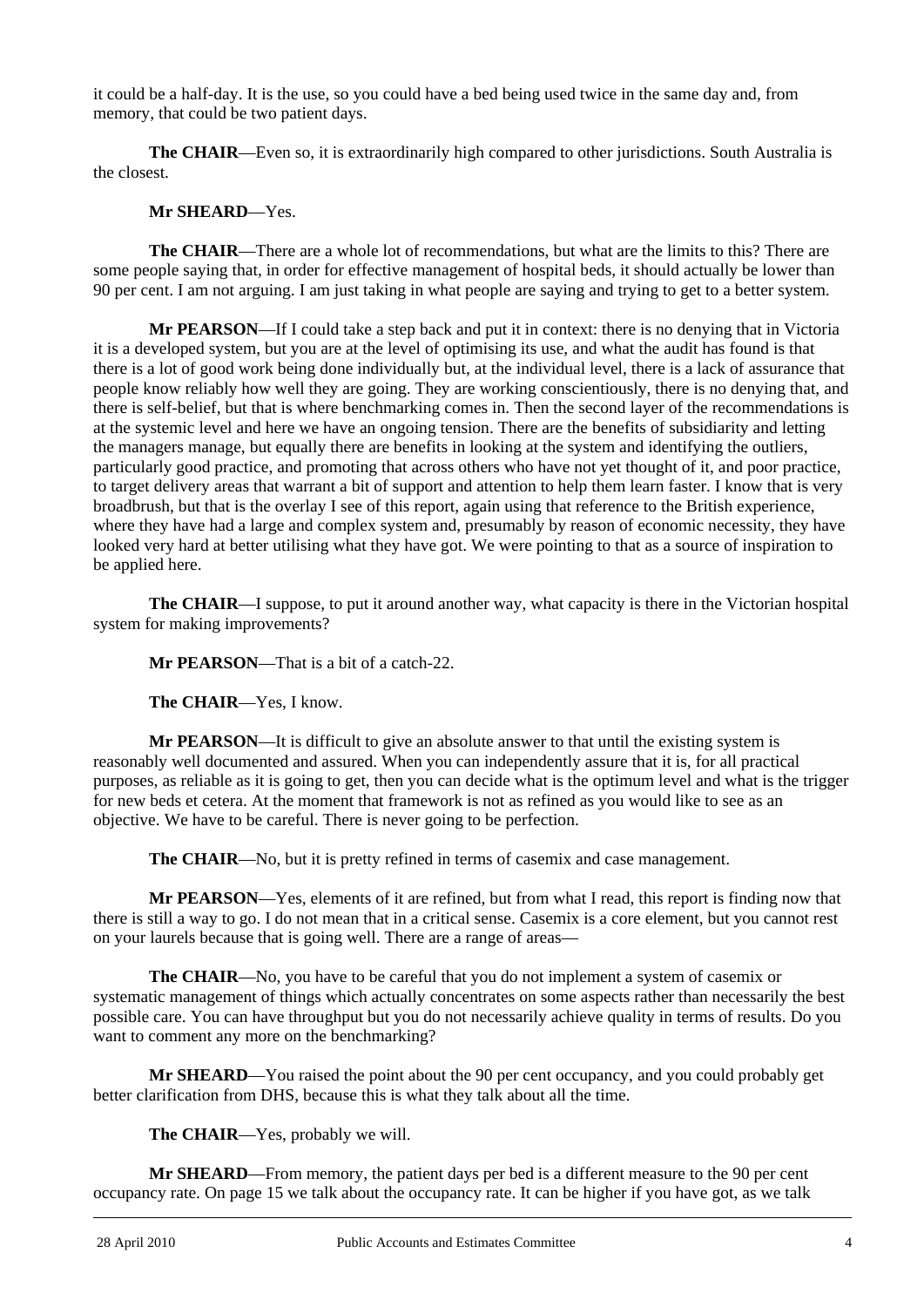about here, an eight-hour time limit from the emergency departments. You have a bit of scope to have more people in beds because you have got people waiting longer. If you reduce the time, then you are going to need probably a lower occupancy rate, but then you have got the old economic efficiency argument around having vacant beds sitting there.

**The CHAIR**—Yes. It also depends how acute they are and how—

**Mr SHEARD**—There are a whole lot of things they need to consider when they do these things.

**The CHAIR**—We are not talking about *Yes Minister*, where there was the famous case of the empty hospital. It worked very well! No patients.

**Ms HUPPERT**—You yourself raised in your remarks a few moments ago the issue of subsidiarity. To the extent that the health department says, 'Well, we provide guidance to the hospitals and we look at outcomes, but what happens in between is for the hospitals' management,' I think we were just looking for some comments on the nature of their response.

**Mr PEARSON**—I suppose I should declare a potential conflict. As a former resource manager and someone who has worked in accountability, I have definitely seen there being a gap in the middle. My induction as a public servant is that, yes, you establish the guidance and let the managers manage, but then there is an overlay of monitoring. For each convergence, you pat them on the back and further encourage. Where there are gaps, I see an obligation, because it has got an impact on taxpayers' dollars. There is an obligation to notice that at the earliest opportunity and, using a range of methods from advice through to interventions, seek to have it addressed.

**Ms HUPPERT**—So is this really a question of centralised data collection?

**Mr PEARSON**—Not necessarily. In today's world you can have dispersed networks—centralised and decentralised access. The important thing is the integrity of the data to start with, and then its active use. That is a challenge we are always going to face, because resources are always going to be limited, but from an accountability and a value-for-money point of view I will always be promoting active oversight and active management. There is a balance in there. You cannot get in the way of people doing the job but, equally, you should be watching it closely enough that you can see trends emerging and draw attention to them at the earliest opportunity, and if you have seen an adverse trend emerge, you have drawn attention to it and it is continuing to escalate, you then need to redouble your efforts to try to address it.

The other thing is—and I throw a challenge back to the committee—I think we have taken and applied sound principles but it is possibly a question, as we go forward in the system, of needing to re-evaluate the application and, under subsidiarity with autonomous hospital boards, okay, they are fully accountable, but as we raised in our report on hospital and health services, we have termed blurred accountability, because you hold the hospital board absolutely accountable, or legally, but your funding models can be argued to be impeding their ability to manage. The purest example is where you give them adequate resources and leave them totally alone, but where you, for instance—

**The CHAIR**—Determine the adequacy of the resources.

**Mr PEARSON**—Yes. I have got to be careful what word I use here, but in a sense the nature of capital funding is limited, so there is what some people call drip-feeding. The extent to which your infrastructure is out of date and deficient is going to impact your operations. You need to come back and modify to what extent the board can be held accountable.

Another area that we drew attention to in that report was the number of days of cash hospitals had available a lot of hospitals with less than a week's worth of cash flow available to them. Eventually that is going to impact their operations. If there is a problem in a hospital related to cash flow, who should be accountable? Is it the board or is it central health? As our system moves forward, they are the sorts of questions that I think we have to revisit and look at in an objective way.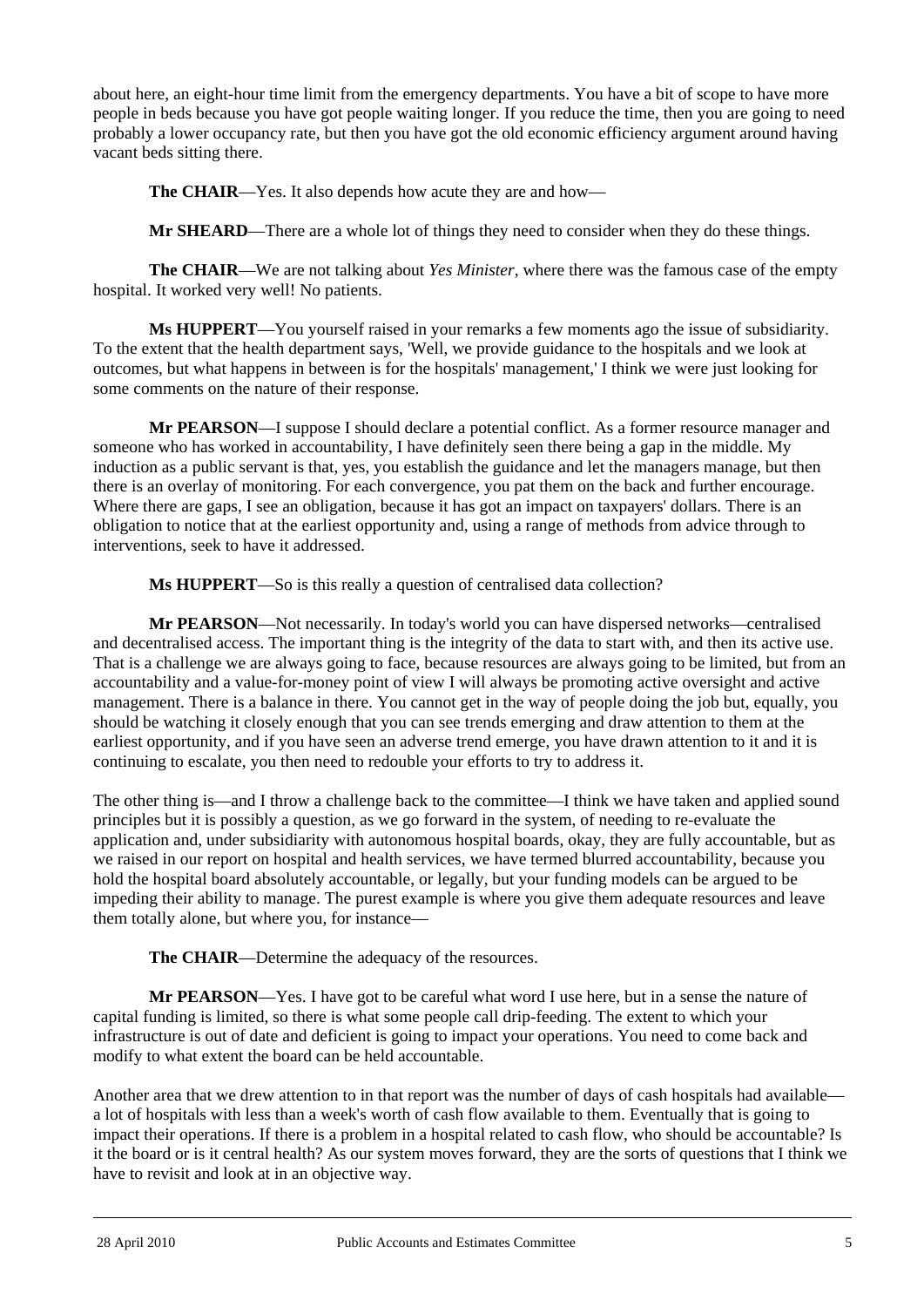The other dimension I think that needs to be taken into account is that, in talking to a number of board members, they see themselves in many respects as the equivalent of directors of a listed company, whereas maybe they should be seeing themselves as directors of subsidiary companies, proprietary companies, where, while it is still a separate legal entity, it is wholly owned and subject to more direction by the owner.

**The CHAIR**—Or, now, 'the owners'.

**Mr PEARSON**—Sorry?

**Ms HUPPERT**—Now 'the owners'.

**The CHAIR**—'The owners'.

**Mr PEARSON**—Sorry, I missed that. But at the moment I do not see us as having thought that through. We have brought in the principles and, at first pass, we have done well, but the system is evolving and I think we now need to revisit those second-level implications.

**The CHAIR**—Why I talked about the owner there: there are obviously big changes occurring in the hospital sector following the COAG meeting and some of that has to be played out in a federal and state legislative situation and then followed through in terms of what happens. I see you have still got a job.

**Mr PEARSON**—Yes.

**The CHAIR—Though it is generally in respect of Victorian hospitals.** 

**Mr PEARSON**—I am sure so, and I draw the parallel with universities. I have lost touch with the funding. I think it may be down to 40 or 60 per cent funding, depending how you look at it.

**The CHAIR**—Depending which university as well.

**Mr PEARSON**—It used to be as high as 80 per cent from the Commonwealth.

**The CHAIR**—For the Catholic University it was over 90 per cent.

**Mr PEARSON**—That is from the Commonwealth, yet they are created under state legislation. I think those sorts of challenges are going to be around for a long time and that is why it is probably worth the system beginning to look more objectively at disaggregating and thinking through the principles.

**The CHAIR**—On this issue of subsidiarity, we have got some information from the department to say that it generally monitors outcomes, not the implementation of strategies developed to improve emergency department patient flows. It said it is responsible for the overall system but not for the individual health services.

**Mr PEARSON**—I think the question for the committee is: who is? If you look at it from a taxpayer's point of view, they want somebody responsible and accountable for the use of their dollars, so it is probably for the committee to determine is there a gap and, if there is a gap, how is it to be filled.

**The CHAIR**—Do you think that there is a need to further examine and articulate this—not just in this particular context in regard to this report, but overall?

**Mr PEARSON**—The generic answer is 'yes'. I think it does need it, because we are dealing with large and complex systems, and where gaps occur it becomes very public and generates a lot of heat, and certainly the accountability approach would be to try and prevent that.

l **The CHAIR—Do** you have a suggestion how this work might be carried forward? I guess this committee could do it, but I am not sure that we are well resourced enough to do that. There are a range of views, clearly.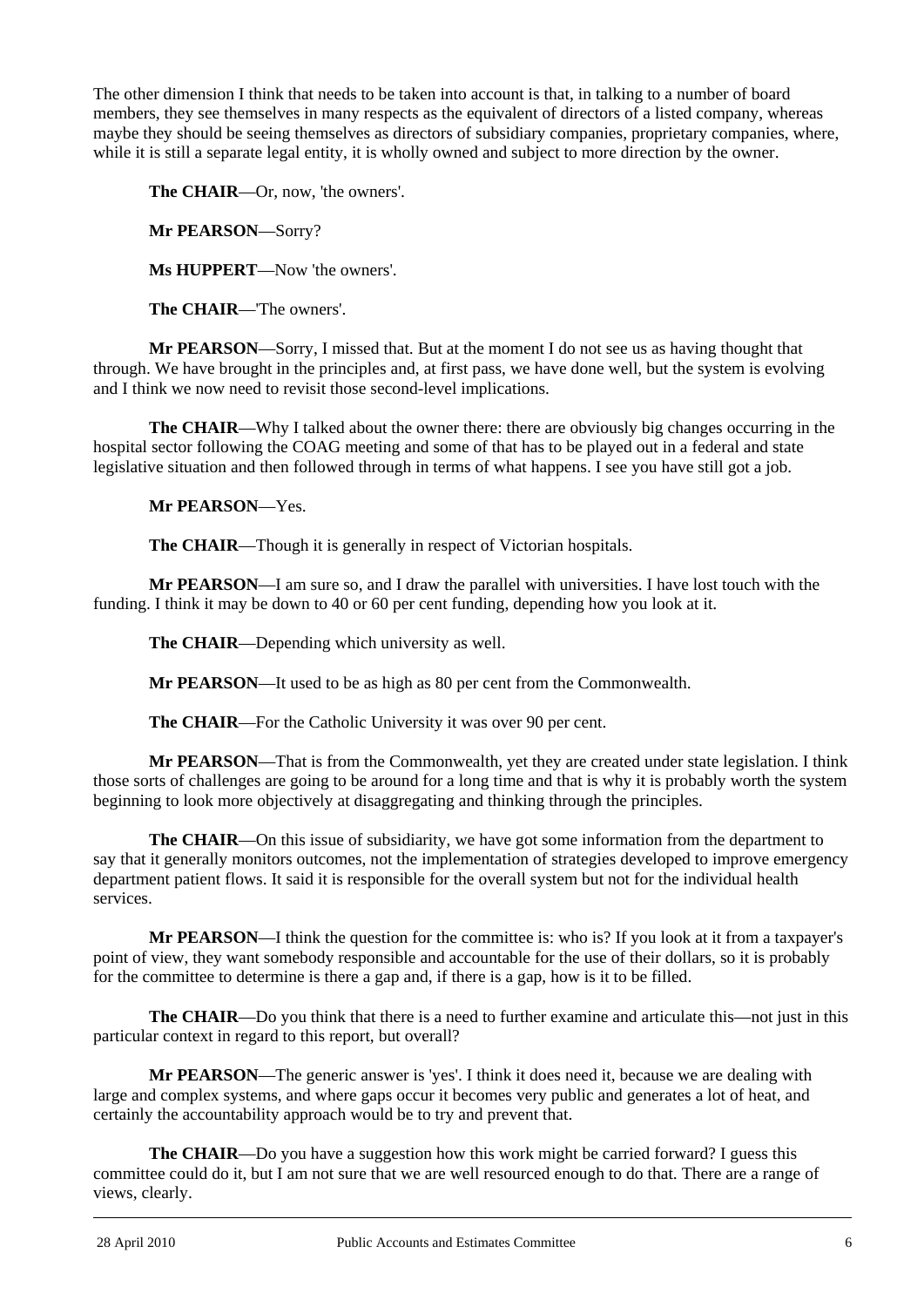#### **Mr PEARSON**—Yes.

**The CHAIR**—We have come across that in a previous report, in which we partly agreed with the Auditor-General and partly agreed with the then Department of Human Services, in respect to the management of nursing homes.

**Mr PEARSON**—Yes. I think that is going to be a perennial problem. As the Auditor, I have to come to the point that the ideal outcome would be a firm framework, and I do not think we are at the 'satisfactory' level yet. I say that in the context that it is an evolving and developing system, but we cannot ignore it.

**The CHAIR—How can we develop such a framework? What is the suggestion? A working party** between the leading agencies—which presumably would be Department of Premier and Cabinet, and Treasury and Finance, as well as any other line agency, and yourselves—or is it something for the SSA to look at?

**Mr PEARSON**—I suppose from my and my colleagues' point of view, any one of those options. You mention one option is the central agencies and the line agencies and ourselves. I would take the audit independence view that I think auditors should be available for consultation but it is an executive responsibility, so one area is certainly the central agencies in consultation, and that is legitimate because it is a broad framework that is used in a number of portfolio areas in Victoria.

**The CHAIR**—I was not wishing to put the Auditor-General in an executive position.

**Mr PEARSON**—No.

The CHAIR—You clearly have experience and views on these matters.

**Mr PEARSON**—Yes.

**The CHAIR**—But it is a matter of trying to clarify things which may need clarification, rather than come up with a framework and then the next audit says, 'This is not the right framework.'

**Mr PEARSON**—This is why I say the audit should be available for consultation, but at the end of the day I would hope and take the view that there is not one framework, it is just that whatever framework is adopted is robust and rigorous. We would not take exception to it.

**The CHAIR**—Yes.

**Mr PEARSON**—But it is not for us to say which one should be used. Yes, the options you have talked about. I think there are at least three. It is certainly the sort of thing that the PAEC could have an inquiry into and do a seminal report on. You could recommend central agencies or you could recommend an authority like the SSA. There is a range. It could also be looking at the portfolio departments that have got the best current framework and promote that.

On the financial statement side of things I think the Department of Justice stands out as one of the better agencies, and there is not a legislative requirement, but in practice their CFO or corporate area coordinates across the broader portfolio. I think they should be acknowledged and given credit for the initiative they have taken.

**The CHAIR**—We have. This committee has in its reports suggested on occasion that the Department of Justice and a couple of other departments, in terms of annual reports, have been good models—deliberately so, in order to try and provide best practice guides insofar as we understand from looking at the annual reports. Most annual reports, of course, get a clean bill of health from the Auditor-General's Office.

**Mr PEARSON**—The financial statements.

**The CHAIR**—The financial statements do. But then in terms of looking beyond that, it is often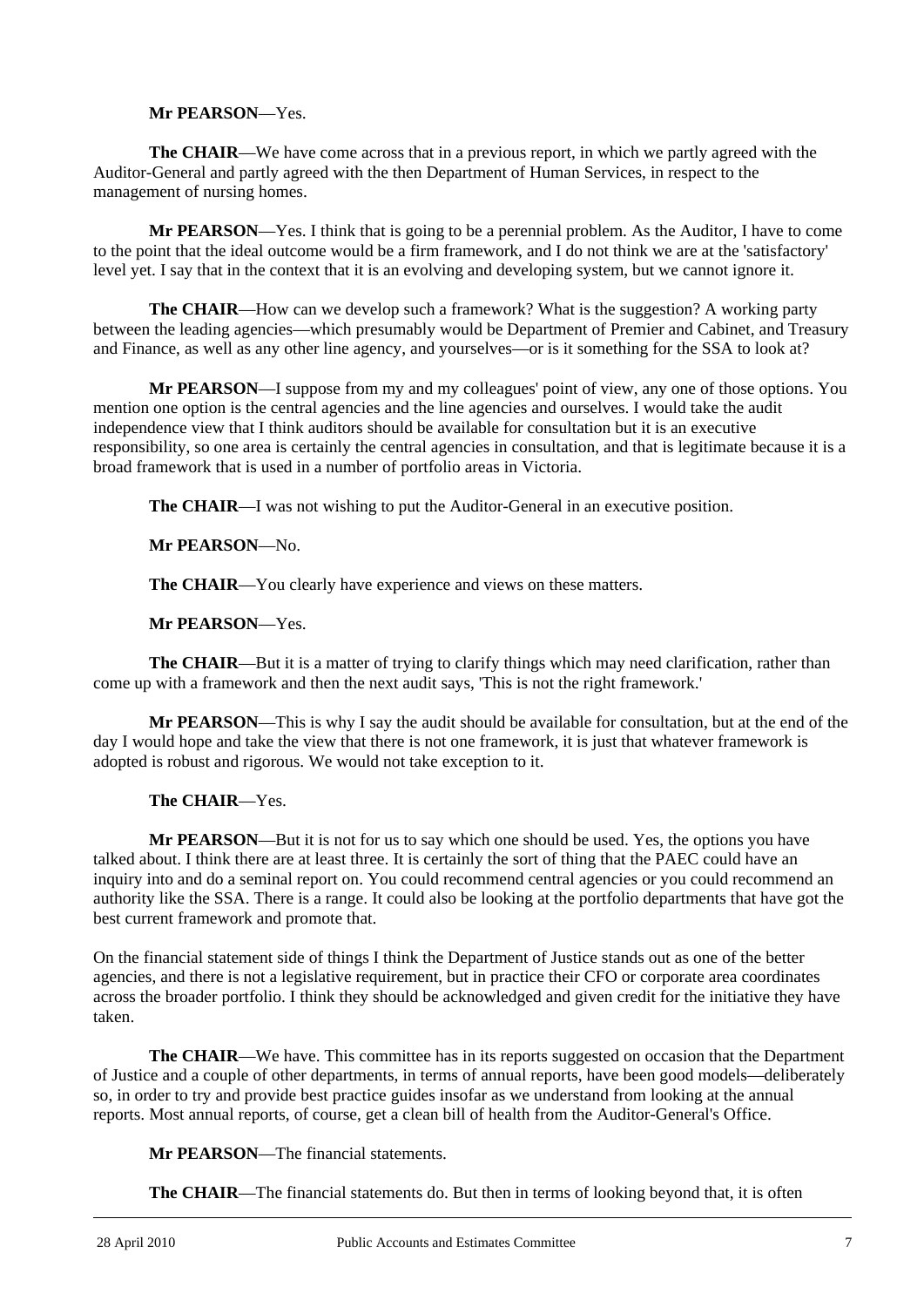difficult for us to make strong comparisons without necessarily doing detailed departmental research, which this committee just does not do. It just is not set up to do so. We have not got several hundred staff, even though that might be a good idea.

**Mr SCOTT**—I note in your material provided to the committee and relating to recommendation 4.1 you suggest that we might want to inquire about taking up initiatives that are designed to manage acute inpatient services and substitutes to inpatient care, such as short-stay observation; medical assessment planning units; medi-hotels; Hospital in the Home; day surgery; 23-hour procedure units; and diverting patients from inpatient care, such as the HARP program, which I am familiar with from a prior life on a community health centre board, which is the bread and butter of that sort of organisation. What sorts of issues do you think we should take up with the department or concern ourselves with regarding those sort of demand management and demand reduction programs that exist outside of the acute setting?

**Mr SHEARD**—I think the key thing is just following up what they have done. I know that some of those things in the early dot points have been evaluated some time ago. The HARP one might have been done several years ago. I think where this was coming from was that evaluation is not a strong point of either the Department of Health or hospitals. How they evaluate these programs is that they do them and they get some results, but they do not check in detail what the results mean, and probably out of this the critical one is the Redesigning Hospital Care Program.

That is a new program that they have developed that really has a focus on patient flow and greater efficiency within hospital systems. So if you were going to ask some questions, I would probably be focusing more on that and what they have been doing and whether there are results coming out of that, and just talk generally about the other dot points. That is their sort of latest initiative; it was at the time when we did this audit. They had just set up a little team for Redesigning Hospital Care and were looking at similar things to this audit. So you could focus on that and see where they are up to because, as Des said earlier, we have not done anything since then. We do not know what the status of that is.

**Mr PEARSON**—Maybe it is the resource manager in me, more than the auditor, but if you do follow those ones up, it could be in terms of specifics. If they have done something, what are the milestones? What are the time lines? What is their estimate of the intended benefits? Then sometime in the future you have got a basis to assess how well the initiative has worked. Because you do not achieve the intended benefits, that should not per se be a negative, but it should be a key ingredient to a learning and refinement. We are working with large, complex systems, and they are not one of many, so it is important we stay actively engaged and keep thinking because, whatever your intentions at one point in time, it is probably better for you to consciously say, 'I've learnt a bit since then and I want to consciously recalibrate.'

**The CHAIR**—Chris, what is your understanding of the evaluation framework within the Department of Health in this regard, which is what the Auditor-General is obviously touching on, and its capacity?

**Mr SHEARD**—I understand they have an evaluation unit and they are probably better at evaluating in the health systems. I know they do evaluate things. One of our consistent findings over many audits in the hospital systems has been the hospitals' lack of evaluation. They get funded and they implement a lot of these programs, but a consistent finding over at least three audits is that they do not have strong evaluation. They cannot assure themselves that these programs are actually working. DOH could possibly instil some of that stronger evaluation practice in the health services.

**The CHAIR**—So that comes back to your initial comments.

l **Mr PEARSON**—Yes. We have got to recognise in the public sector more generally—and health is probably one of the more pressing areas—resources are limited, so the natural tendency is probably always going to be to meet the obvious immediate need, but we need to balance, weigh, temper that with, in a sense, not running down the capital too much. You do need to pick the right things to evaluate and to learn from. It is a balance. And I am into speculation here, but Chris said health central has an evaluation unit but not so much in the hospitals, and it should be an issue in terms of that evaluation unit. It clearly will never have enough resources to do all the evaluations it would like to do, so one test would be: are they doing the highest priority ones or the ones with the biggest return? The other one might be: if there is a void in the hospitals, is there a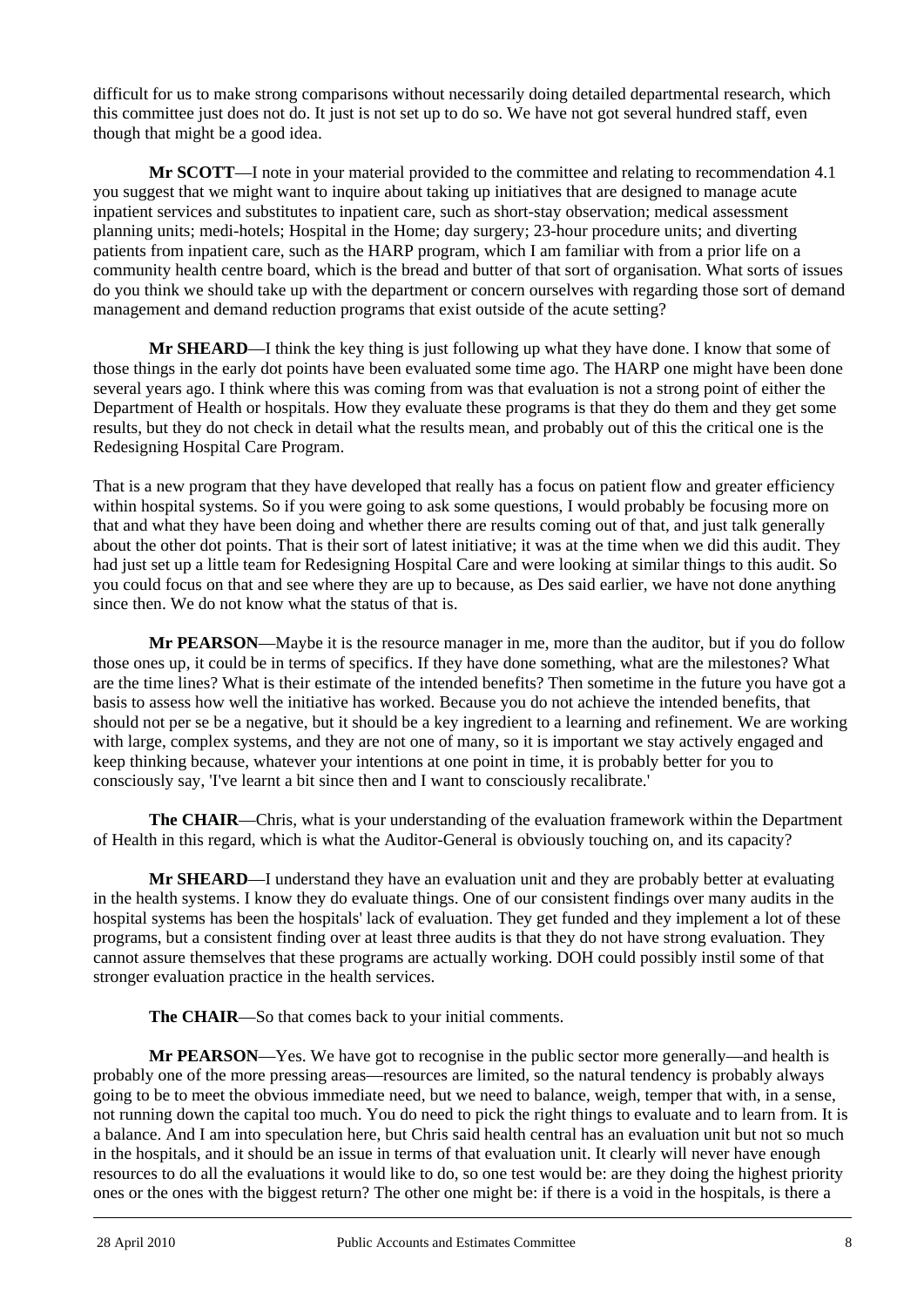category of their evaluations that are like templates or frameworks that could be readily applied by the hospitals to leverage that? It is thinking organisationally.

**The CHAIR**—So the central evaluation unit providing guidance and templates, or providing a reasonable framework?

#### **Mr PEARSON**—Yes.

**The CHAIR**—These things all cost money of course, as we know, and often in an organisation, when you do a restructure, the first thing to go is the evaluation unit.

**Mr PEARSON**—It is a sad indictment on budgeting in the public sector.

**The CHAIR**—We have all headed an evaluation unit in the public sector—'Oops, I lost my job.'

**Mr PEARSON**—It is usually training, evaluation—all those investment activities.

**The CHAIR**—Yes.

**Mr DALLA-RIVA**—I might expand on that. On the pushing and pulling of patients, pushing patients into wards then pulling patients from the emergency department, I note that your report is November 2008 and you reference the Redesigning Hospital Care Program. That had actually been in place since July 2008. One of your recommendations, 4.2, is about the greater use of interim orders and pulling of patients from the emergency department, and that seems to be where the issue then fell into stopping elective surgery and then the backlog in the emergency department, and one of the words you used was 'culture', on page 4:

To improve the 'pulling' culture within wards ...

'Culture' often means a management issue rather than financial or anything else. It is a longwinded question, but the point I am trying to get to is: in your audit did you reference back to the July 2008 document and then say that, based on what you are finding on the audit and on the documents that have been provided, the document perhaps is not going to be satisfactory to the outcomes that are necessary as part of our recommendation 4.2?

**Mr PEARSON**—I think Chris will have more detail, but the issue of that policy in July, it would have been during the course of the audit, so there would have been limited opportunity.

**Mr SHEARD**—It was actually at the very end of the conduct that it came out.

**Mr DALLA-RIVA**—Was it created as a result of your audit?

**Mr PEARSON**—We would like others to—

**Mr DALLA-RIVA**—You would like to claim it is?

**Mr PEARSON**—Yes.

**Mr SHEARD**—You will have to check that with Health; I am not sure about that. I think they have work ongoing. I think they have recognised the need to improve things. It might have been coincidence. I cannot recall, so perhaps check with them, but I know that it did come out—

**Mr PEARSON**—It came out in July.

**Mr SHEARD**—Yes, it might have actually finished. We would have provided the report by then.

**Mr DALLA-RIVA**—Were you interested in their response on page 6? They said 'accepted in principle', 'will consider'. I consider a lot of things in life, I guess, but—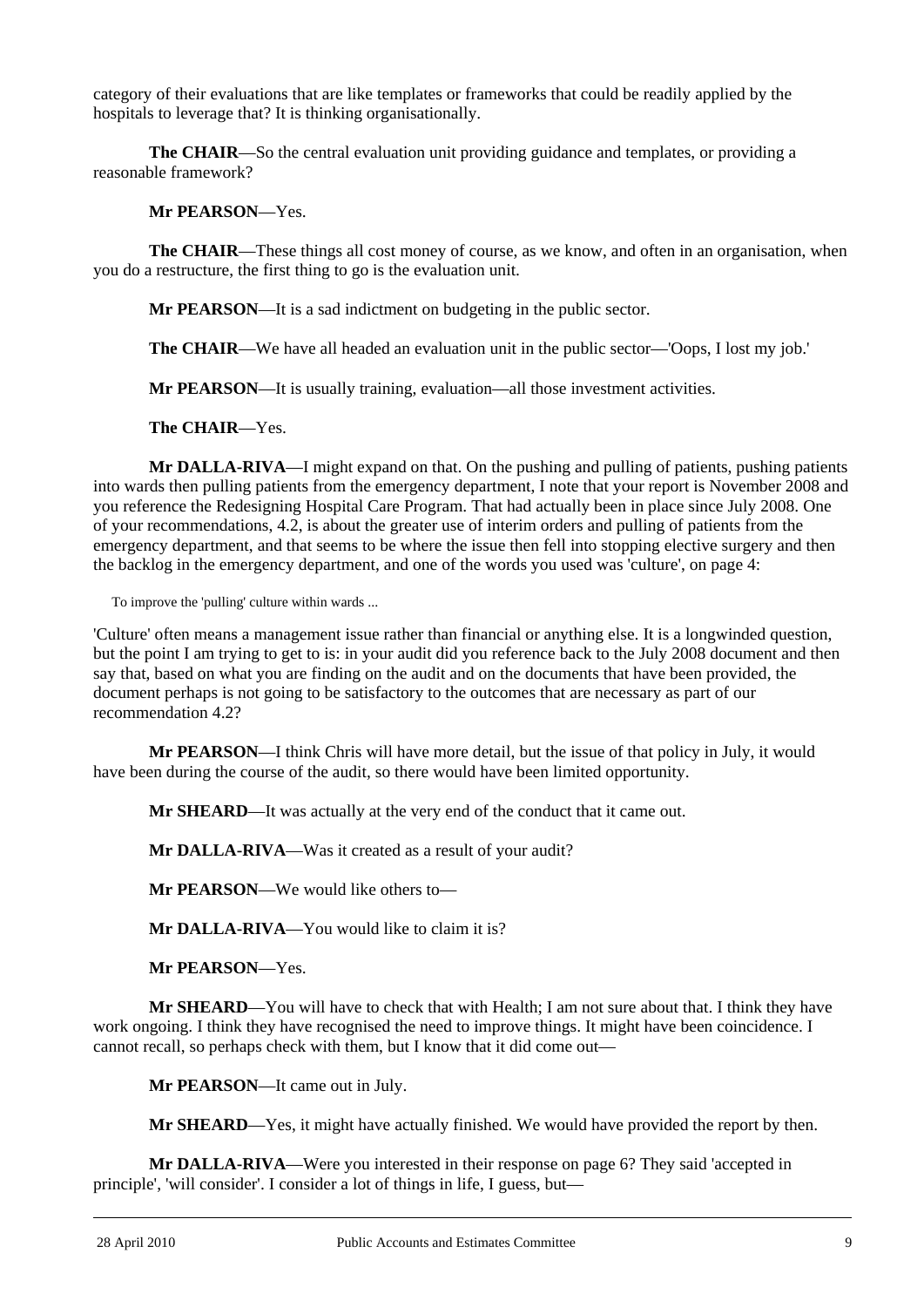**Mr SHEARD—I** think those recommendations were all accepted in principle, weren't they?

**Mr DALLA-RIVA**—But they say they consider this recommendation in the context of the Redesigning Hospital Care Program.

**Mr SHEARD**—Yes. So I guess what they are saying is that they have just released this policy at that time and, 'Yes, that is a valid point you've raised, and we'll consider that as we progress with the work sitting under that program.' Speaking for them, I am assuming that is where they are coming from.

**Mr PEARSON**—I see that as an area the committee could pursue: how did the policy line up with our audit findings, how they reconcile the differences, and then what are the specifics of the action and the time lines they set.

**Mr SHEARD**—And this is the program I mentioned before, the one to follow up, because that is the most recent one they have released, and it is related to this—

**Mr DALLA-RIVA**—Yes. How did you get to the word 'culture'? As I said, to me 'culture' indicates more of a—

**Mr SHEARD**—Yes. What we meant by that was the hospital/staff culture, so the pushing and pulling thing. In the emergency department they tend to have a culture of being constantly busy and trying to get people out of the emergency department into beds, where it is most appropriate. What we found is that in the wards the culture is quite different. They were more—I am trying to find the right word.

**Mr DALLA-RIVA**—Nurturing?

**Mr PEARSON**—Reserved.

**Mr SHEARD**—More reserved perhaps—less frantic about what they do. They would discharge a patient, they would get the bed ready, they would go through the normal things, and they were not actively looking at the emergency department and thinking, 'How many patients are in there that are appropriate for this ward?' or 'this bed? Let's go and get those patients. Let's take them out of the emergency department.' It was all the pushing: the emergency department trying to find the beds within the hospitals to get the patients out.

**Mr DALLA-RIVA**—But who was that? Was it the administration? Was it the doctors? Was it the nurses?

**Mr SHEARD**—The nursing staff primarily. The doctors will approve a discharge and the nurses will probably discharge them. They will get everything ready, make their bed ready for the next patient, and without demeaning the work they do; they certainly are professional in what they do—they do not have that same urgent emphasis that the emergency department has. They are not actively trying to get people into beds as actively as the emergency department is trying to get them out of the emergency department. That lack of urgency is cultural, basically, across all the hospitals.

**The CHAIR**—What evidence did you have for that?

**Mr SHEARD**—Off the top of my head, I cannot recall. It was some time ago. We did a lot of staff interviews.

**Mr PEARSON**—We have got some dot points in the middle of page 39, where we sought to cover it. The second dot, in the middle of the page:

<sup>•</sup> ward staff prioritised meeting the needs of patients already on their wards and did not feel 'ownership' of patients waiting in the emergency department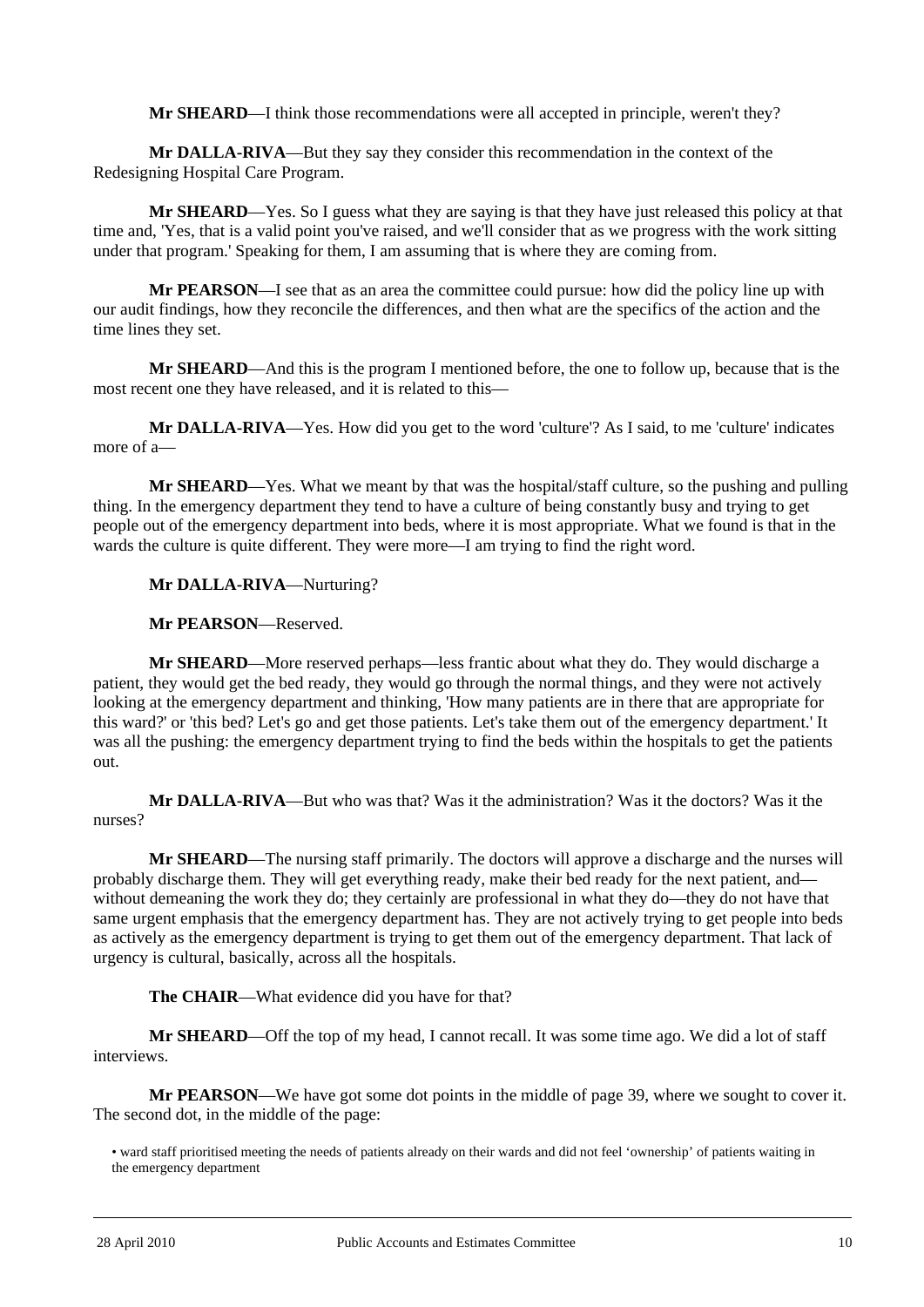And the compounding issue is:

• wards were often not confident of their capacity to take new admissions until late morning when ward rounds were complete

So it is the natural uncertainties and the local environment we are drawing attention to. I see primarily that is a management responsibility to broker.

**The CHAIR**—To provide more flexibility in the pattern of the management.

**Mr PEARSON**—Yes.

**Ms HUPPERT**—Clearly, with the policy framework coming from the department about how that can be better managed, then that brings us back to the earlier issue of how that policy is implemented and evaluated.

**Mr PEARSON**—Yes. Again it comes down to management information, and there is hard information and there is soft information, which really needs to be worked.

**The CHAIR**—You make a range of comments on discharges and say this is something to focus on. Do you want to talk a bit more about its importance as an area for making improvements and its impact in terms of managing beds?

**Mr SHEARD**—Sure. We make a point in the report that probably the most critical part of the patients' journey is getting them out. If the beds are blocked, then there are blocks throughout the systems. People in the emergency department will not get a bed because the people have not been discharged. We found a lot of practices—and these are practices that have been known for quite some time, since the major reviews around 2000, I think it was, about discharge practices—and there are a couple of figures in the report. Most of the hospitals had policies around discharge to get them out early in the morning because that is when most elective surgery comes in—they are booked in early—and also the peak in emergency presentations is around 10, 11 o'clock in the morning, so if you can clear the beds by then you are going to get better flowthrough in patients getting beds. What we found there was that most of the hospitals had much later discharge, for a variety of reasons. I think the peaks were after midday—12 to two o'clock—in most of the hospitals. So you have already got all these patients coming in and waiting for beds, but they are not actually discharging patients. And weekend discharge as well: we make the point in the report that a lot of the conditions that patients have should not prevent them from being discharged on weekends, but the hospitals do not work 24/7. Hospitals work, in essence, nine to five, Monday to Friday.

**Ms HUPPERT**—That is maybe more an issue of the consultants coming around and reviewing them.

**Mr SHEARD**—Yes, that is part of it as well, and having people working on the weekends to actually discharge these patients.

**Ms HUPPERT**—The comment made about when ward rounds are I think is a valid point.

**Mr SHEARD**—Yes.

**Mr PEARSON**—Just like judges working in January.

**Ms HUPPERT**—That is right.

**Mr PEARSON**—You optimise the resources.

**Ms HUPPERT**—It is optimising resources, because from personal experience we all know that, once the ward round has been done and you have been given the okay, you can go, but if the ward rounds are at 10 o'clock in the morning, not at nine o'clock in the morning, that will impact when you can be discharged.

**The CHAIR—What I am looking at is: is this an area we should be, in terms of priority, questioning**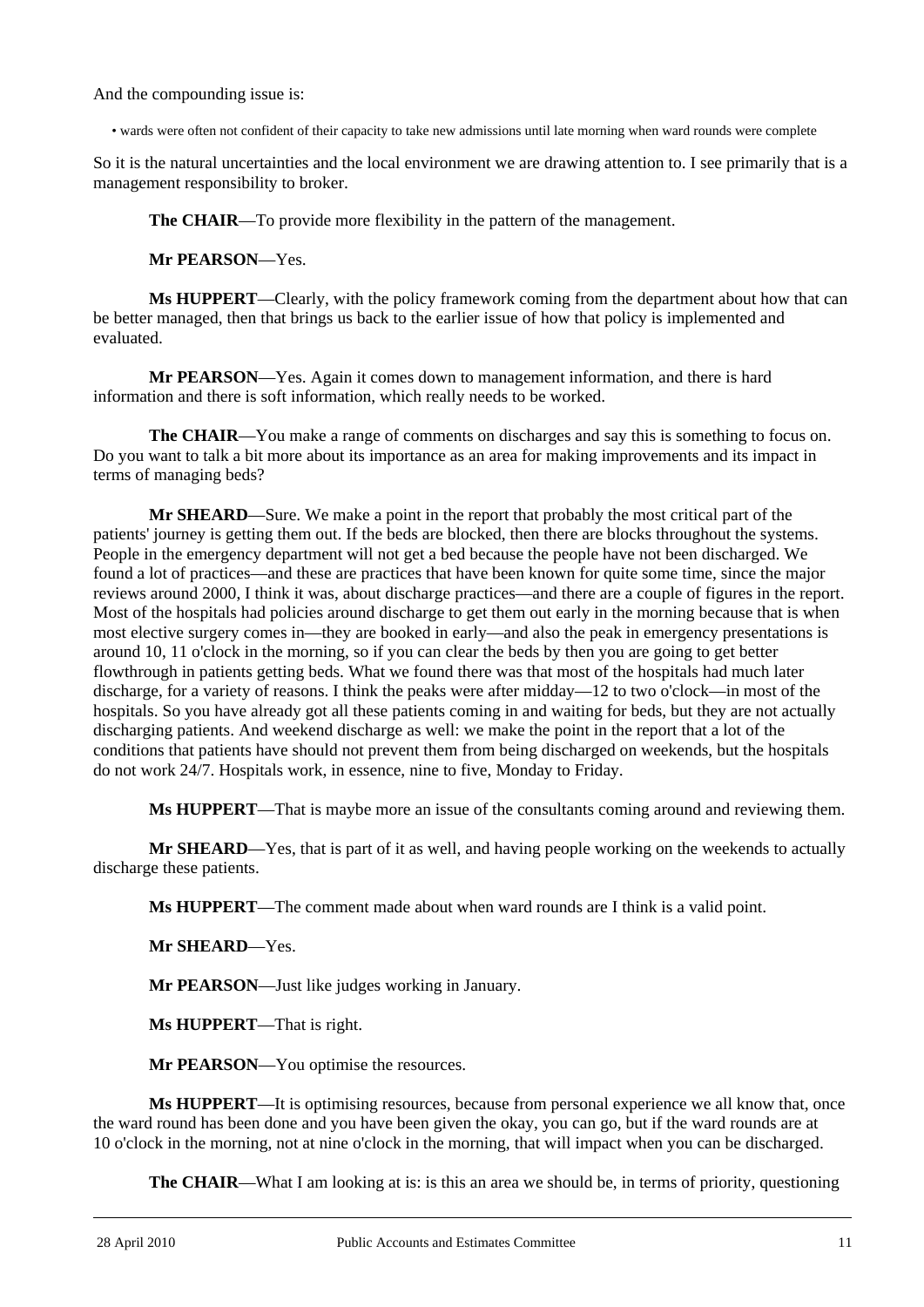for the department, to see how they have been implementing some of the recommendations, particularly on your section on discharges?

**Mr SHEARD**—I think so. If you look at what the Department of Health does, they have a really big focus on getting in, so they have got a lot of work around elective surgery and emergency departments and access indicators and how you get in and get in quickly, but there is less emphasis on the journey in the middle—how you actually get through the hospital—and there is, again, less emphasis on actually getting out. Perhaps there should be as great an emphasis on getting out as there is on getting in.

**Mr PEARSON**—If I could draw us back to the last three paras on page 59 of the report, there is an area that the committee might like to explore, because again it is this crossover area. The third-last para says:

Each of the hospitals reviewed recognised this need, with discharge planning policies identifying 10–00 a.m. as the time by which hospitals should discharge inpatients.

Then if you jump to the last para, the first line is:

Across the state only 16.8 per cent of patients were discharged before 10–00 a.m.

This, to me, brings back this issue, and I contend it can be done without impeding individual operations. It is a systemic issue and the system is entitled to—

**The CHAIR**—Even if the department monitors outcome. This is an outcome to monitor even if it is not monitoring strategy.

**Mr PEARSON**—Yes, and even if the outcome of the monitoring is to provide reasons to say, 'Ten a.m. is an unrealistic objective. Modify it.'

**The CHAIR—It** would have to ask the question, wouldn't it?

**Mr PEARSON**—Yes. But from the audit point of view we are drawing attention to the fact that there is policy saying one thing—and you would hope that, if you had a policy like that, maybe 50 per cent or more of the time it would be good, but less than 20 per cent certainly indicates it needs attention, and again from an audit perspective I would make the point that this is where work needs to be done. My fear is that at the moment there is probably a void between central oversight and individual hospital or health service operation. For the benefit of the taxpayer and society, that needs to be bridged. It is not for me to say what the answer is, but it certainly needs to be explored.

**The CHAIR**—My reading was that discharge was an area to follow up in particular. So you are obviously agreeing that this is something which offers—

**Mr SHEARD**—Yes, absolutely.

**The CHAIR**—We are looking at scope here. The Victorian system is, on the figures, highly utilised, so it is a matter of trying to improve that utilisation.

**Mr PEARSON**—But again, if I can just take us back to that, on my reading—and I might be a year out of date—of the Productivity Commission *Report on government services*, I would agree with you on a couple: to me, Victoria performed very well in utilisation. If you say shortness of length of stay is a positive, we were shortest. But again it goes to another report we did, which was adverse events, and in that one, if I recall correctly, Victoria was one of the highest on adverse events.

**The CHAIR**—That is because Victoria reports them.

**Mr PEARSON**—You can argue that, or you can argue that maybe we are pushing some people out too soon. All I am raising is that, when you get that sort of anomalous statistic, it bears investigation to work it out. Maybe that is legitimate: that other states are not reporting. But, equally, in that audit we were the only state that did not have a central record.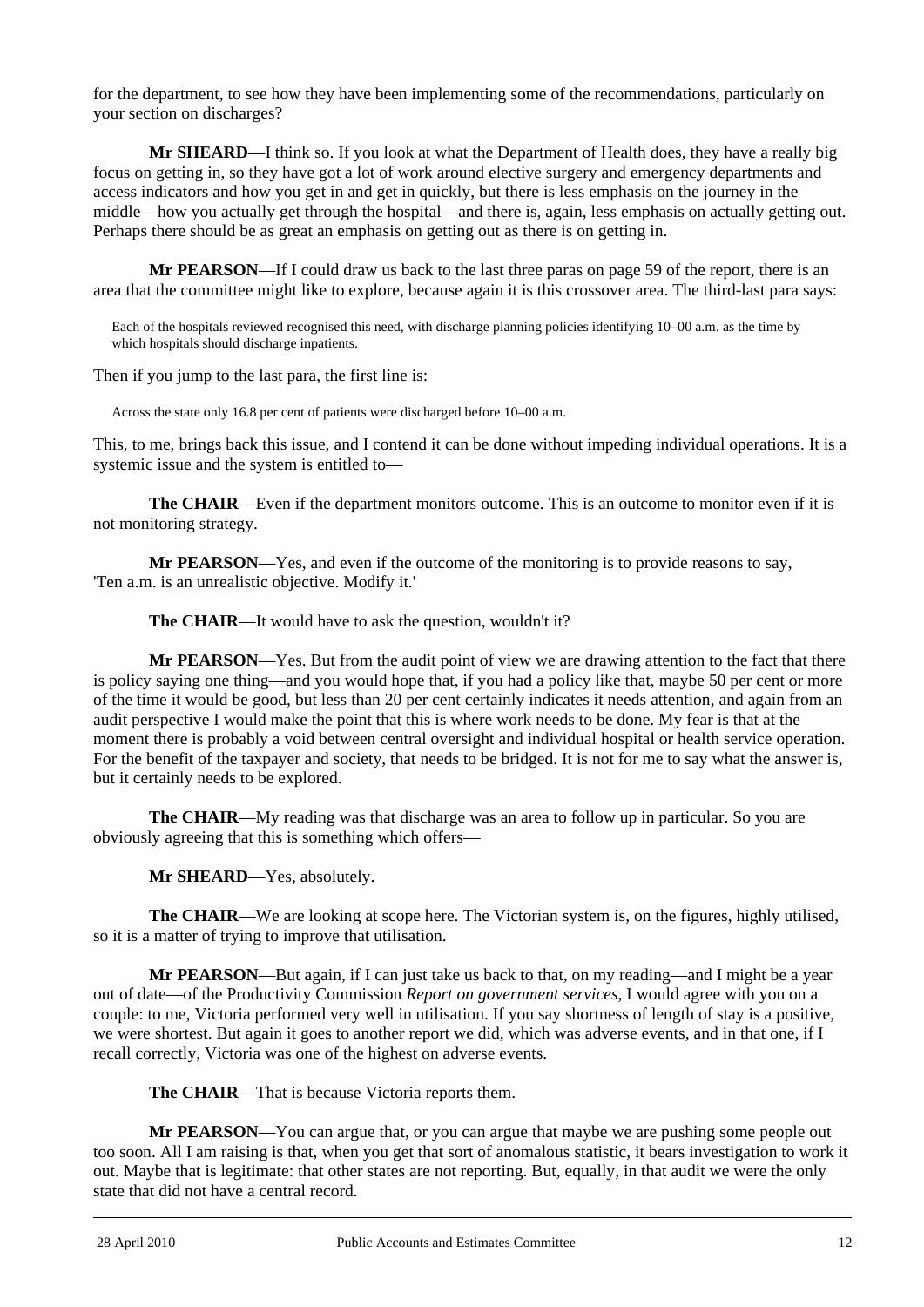**The CHAIR**—Sure. To be fair, I do not have evidence in that regard, but I do know that we have brought in systems of reporting as a way of looking at adverse events, particularly deaths from operations and that sort of thing, in order to actually improve the evaluation and then the service delivery further on, which is entirely appropriate. It is good, sound practice.

**Mr PEARSON**—Yes. My reading of it is that all states have got the reporting, but Victoria was a notable exception in not having a central accumulation of the reporting.

**Mr SHEARD**—Yes, Victoria does the sentinel event reporting, which is the most significant adverse events, but they did not have that broader 'other'—the majority of the events recorded—centralised or analysed.

### **The CHAIR**—All right. Other thoughts?

**Mr NOONAN**—Just on the discharge, you made the comment about the creation of a criteria led process. Was it the view that that would still require, potentially, the involvement of a senior medical professional within the health system or the hospital? That seems to be one of the problems: that junior staff within the health network are reluctant to discharge and there is a high degree of difficulty in having access to the appropriately qualified people to do that. So is it the view that you could create a criteria led discharge process but, essentially, you would still have to come back to the same people? Was that essentially what you found in your audit?

**Mr SHEARD**—My understanding of the intent of the criteria led discharge—and it would be particularly useful on weekend discharges where there are fewer staff around—is that they develop agreed criteria for discharging, and then I think senior nurses, for example, could discharge someone. They can assess the patient against these agreed criteria and, if the patient meets them, they are well enough to go. So then it is not reliant on the senior consultants or the registrars to discharge those patients. The nurse unit managers or the senior nurses could say, 'Yeah, you meet those criteria that we've agreed beforehand. You're good enough to go,' and discharge them when the senior medical staff are not there.

**Mr NOONAN**—Is that view based on what you saw as part of that audit process or suggested as part of the audit process?

**Mr SHEARD**—From memory, the criteria led discharges are not unique. It is not something that we are suggesting is uniquely done. They are done elsewhere; it happens. It is just that Victoria has not really got onto this and, again from memory, I think criteria led discharges may have been highlighted as an option way back in 2000 when they did the big reviews. So it is something that has been around. They are in use in some parts of the system to varying degrees, but it is not universally used across the system, where it could be.

**Mr NOONAN**—In relation to the audit and the method that was used, obviously the issue here was to look at the efficiency and the effectiveness of hospital processes, but you do touch on the funding for inpatients at 2.5 and you make a point under 2.5.2 about the case funding and how that encourages efficiency by providing incentives for hospitals and the like. Obviously it was not a focus, but you have touched on it. I wonder whether you might provide a few comments about the funding models that exist—and go to activity targets and casemix funding specifically; but the funding model that exists and its impact on the health systems in terms of managing efficiency and effective processes in order to move people through the health systems effectively.

l **Mr SHEARD**—We have put it in the background section. We did not actually go and examine it in detail. We just wanted to note that there is a funding system and also that it is, in essence, an efficiency based funding system; it encourages hospitals to move patients through the system a lot quicker. It is a very complex system. My recollection and my basic description, as is outlined in here, is that each illness has a cost associated with it and it is based on number of days. In essence, if you can move patients through the system at the lower end of those days, the less cost the hospital will incur, but the payment is the same. The quicker you move them through, the more money the hospital makes, in essence. In that respect, it should encourage hospitals to be more efficient in the way they move patients through.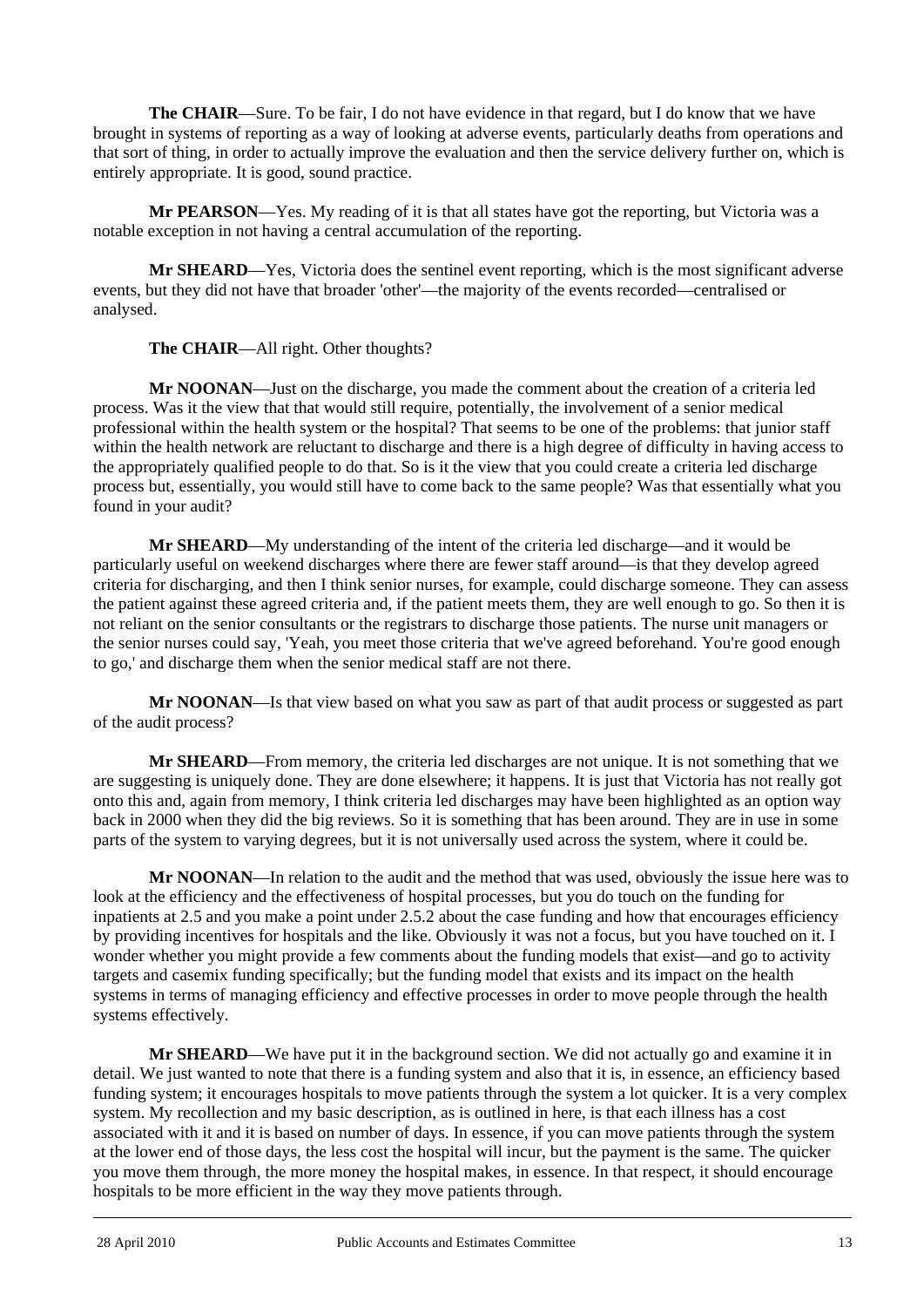**Mr NOONAN**—So it is a weighting. I understand it is complex to look at the way it is funded. I notice you give two examples—a liver transplant and an eye procedure—and I am just trying to understand what weighting the funding models actually have on efficiency processes within the hospitals or health systems that you had a look at in relation to this audit.

**Mr SHEARD**—You are going to questions that I probably cannot answer. They are questions for DHS. They could probably speak to you for hours about WIES and casemix funding and how it works, but again this is really just a bit of a desktop research to highlight that there is funding, and this is the funding model, to put in some context for the reader how it works.

**Mr NOONAN**—There are other influences. That is essentially what you are saying?

**Mr SHEARD**—That is right, yes.

**Mr NOONAN**—Okay, because I did notice that you talked at 2.3.2 about variation, which you highlight as a significant cause of bottlenecks, and you talk about how there might be great variation between health services in terms of how essentially the same procedure might be handled.

**Mr SHEARD**—Yes.

**Mr NOONAN**—And again I notice the context of the funding model. When you talk about variations causing bottlenecks, I am trying to understand why those variations can be so significant.

**Mr SHEARD**—There could be multiple reasons. One of those reasons could just be the hospital practices. They all have the same incentive, in essence, to get the patients through because of the way the funding model is set up, but some hospitals' practices may be such that they are quite inefficient. The same patient will go through a lot slower in one hospital maybe because their discharge is really late and they are at the later end of the day. For the reasons we have outlined in here, that could be the case. Other hospitals could be far better at doing these things. Reducing the artificial variation is what we talk about. There is natural variation, which is that each patient is different—gender, that type of thing—and then artificial variation, which is the variation that the hospitals themselves create through their poor processes and bottlenecks and making people wait longer for access to imaging, and things like that that just slow the whole process.

**Mr PEARSON**—That is another area where the interplay between the centre's oversight—the helicopter view—and the individual hospital is important. The individual hospital might, understandably, not be aware of the variation, but that is where it is important for the centre to notice the significant variation and ask the question.

**Mr NOONAN**—And ultimately seek to improve the efficiency in the future.

**Mr PEARSON**—Yes.

**Mr NOONAN**—All processes around delivery.

**Mr PEARSON**—I have not got a basis to speculate, but there could be one hospital or health service that has got a notable variation, you ask the question, and it might be explained or it could be a prompt for them to change their practice.

**Mr NOONAN**—Is there an overarching question we should be putting to the department about some of the issues that we have just spoken about in relation to funding and variation that might be useful in actually understanding this?

Î **Mr SHEARD**—The variation aspect is certainly something that could be addressed through questions around the Redesigning Hospital Care project. Variation is a known issue; it has been known for a long time. Again, this is something the NHS has done a lot of work on in removing the artificial variation from processes, so one would hope that through the Redesigning Hospital Care Program they are looking at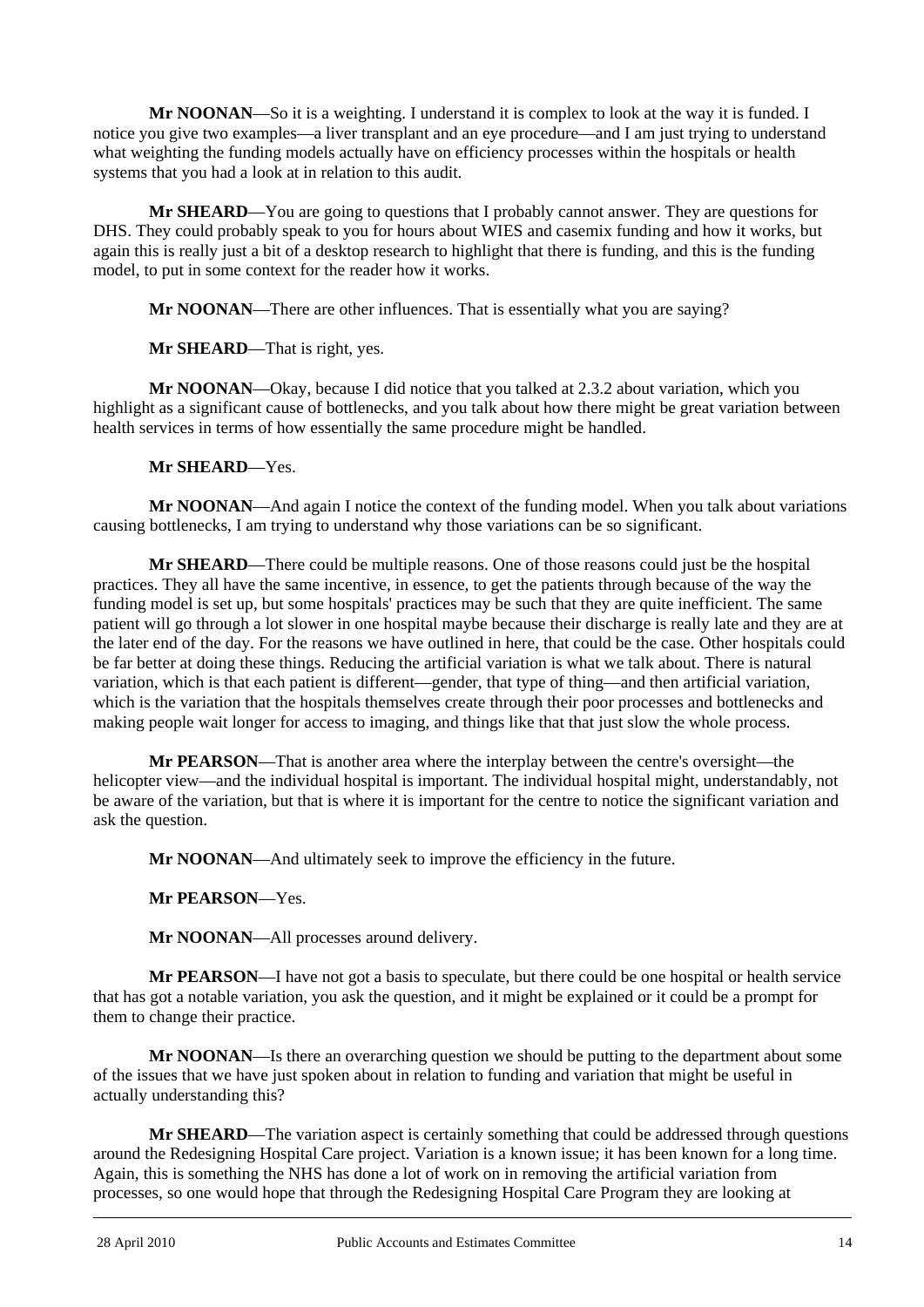variation and ways to get hospitals to remove those types of things.

**Mr NOONAN**—And what are the significant categories of variation they should focus on? Have they identified those?

**Mr SHEARD**—Yes, and I think they are known. There are known points where process variation happens, and access to imaging and X-ray and pathology is a common one.

**Mr NOONAN**—You talk about 'schedule admissions', 'time ward rounds' and 'discharge processes' as three areas under 2.3.2 in the report.

**Mr SHEARD**—Yes. The variation happens throughout the whole system.

**Mr NOONAN**—But essentially they are the three items. The chair has just identified on page 18 seven dot points, as well, which have a focus on variations, which you have highlighted.

**The CHAIR**—Can we move on to epizootics, which I am sure the Auditor-General has some experience with from his previous resource management days.

**Mr PEARSON**—A long time ago.

**The CHAIR**—It is like me, with my Food and Agriculture Organisation days, representing Australia in sessions discussing biosecurity and the different kinds of diseases at that time. Richard, do you want to ask a few questions on that?

**Mr DALLA-RIVA**—I will. On page 32, you say in 4.2.7 in the second para:

... the various parts of DPI ... do not see themselves as an integrated whole with a common purpose ... barriers exist between different professional groups and across the different parts of the organisation.

What led you to that conclusion and what effect could a fragmented DPI have on the implementation of the biosecurity measures in Victoria?

**Mr GREAVES**—In terms of the evidence that led us to that conclusion, a lot of the evidence we gather is based on our conversations with the different areas within DPI itself, and also our discussions with stakeholders who interact with DPI, and so those concerns were expressed internally and externally. But also what leads you to that conclusion: if you look at the organisational structure of DPI, you will see that Biosecurity Victoria is separate from the other divisional unit, Farm Services Victoria. So there were some structural issues about the centre and the policy versus the actual delivery of services on the ground, and throughout the report we talk about the SLAs—the service level agreements—between Farm Services Victoria and the service delivery model versus the central Biosecurity Victoria kind of policy and planning framework. When you have one group doing the policy and planning and another group doing the service delivery on the ground, you want to make sure that the people on the ground understand exactly what your policy intent is, and are executing that policy intent.

So they were the issues that we identified in this particular section of the report, and then throughout the report you will see we refer to it on a number of occasions, even to the point, in the last chapter, where we talk about data entry and field services staff not necessarily correctly entering data into the support systems they use to manage biosecurity. If you look at the department's response to that recommendation, they have basically acknowledged that is an area of concern and they have indicated that they are addressing that. They have not been very specific in their response as to how they are addressing it, but they do say that they are addressing it, so it is something you could take up with the department as to what they have done since then to bring their service delivery area closer to their central policy and planning area in terms of coordination and understanding.

**Mr DALLA-RIVA**—The report is dated November 2008. On my understanding, there were some 70 job cuts from the Future Farming Strategy in the same year. Did that have any impact on—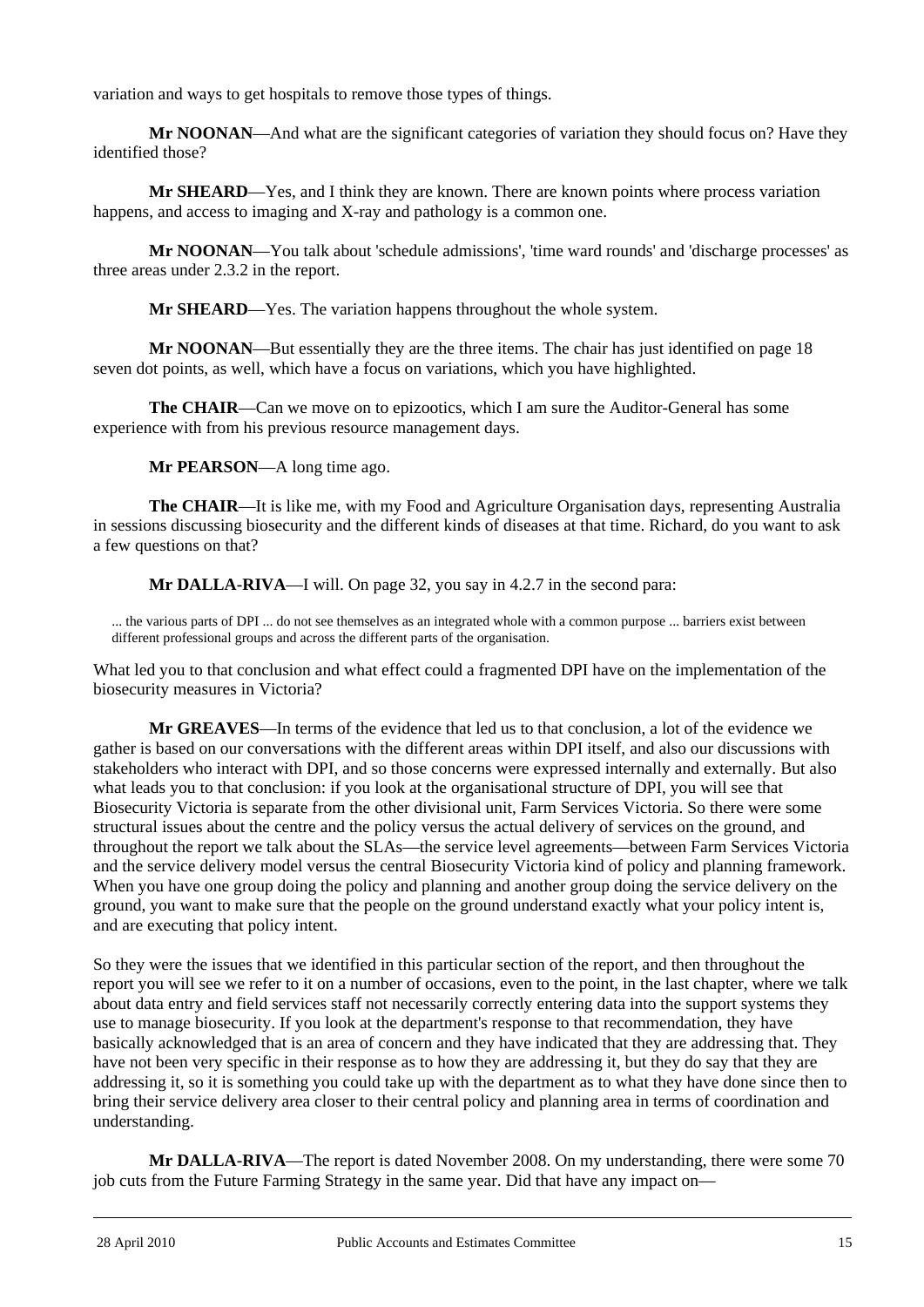**Mr GREAVES**—I cannot answer that in terms of the Future Farming Strategy. We did not examine job cuts in that area as a part of this review.

**Mr DALLA-RIVA**—But the issue is about the resources and I was just wondering about whether that—

**Mr GREAVES**—Yes, but the issue was not so much about the quantum of resources but the integration of the resources to the coordination and the consistency of understanding per se. There were some resource issues when we talked about their response to EADs and their ability to cope with the two cases we modelled here, the AI and the equine influenza, and their capacity and capability to respond, but you will see that their response in the report was to then further train other people in the department to be able to cope with that in the future.

**The CHAIR—So this would be particularly important, presumably, in any simulation exercises.** 

**Mr GREAVES**—Yes.

**The CHAIR**—Which is something which you commented on.

**Mr GREAVES**—And then the other comment there, to lead on from that, was the evaluation of the simulation exercises. They did not necessarily have a strong evaluation framework, so it would be good, as a part of that, to be capturing what the field staff are doing and how they have interpreted it.

**Ms HUPPERT**—But really in recommendation 4.1 you talk about a closer working relationship between the different—

**Mr GREAVES**—That is right. So you have got Biosecurity Victoria and then you have got Farm Services and the regional staff, and it is trying to get, as we say, closer working relationships.

**Ms HUPPERT**—And your comment on the department's response there? I mean, the departments all talk about work that they have got in progress. Do you have any comments?

**Mr GREAVES**—It is difficult for us to comment on what has happened since because, as the Auditor-General said in his opening comments, once we table the report we do not then follow through. All we can do is, as you do, go on the public information they have provided in the minister for finance's response, and our interest in that response is not so much whether or not it is accurate—that is up to the department and you can obviously ask them—but whether or not we think that their response has addressed the recommendation.

**The CHAIR**—So whether it is sufficiently comprehensive and has been done in a timely way.

**Mr DALLA-RIVA**—Exactly.

**Mr GREAVES**—And the general response in the report did not really specifically address the recommendations.

**Ms HUPPERT**—No, it just said 'generally' there.

**Mr GREAVES**—Exactly. So we were then interested in the specific responses in the minister for finance's report. But, as I said, that is something you could take up with the department.

**The CHAIR**—'Actively engaged in a series of discussions'.

**Mr GREAVES**—Yes, whatever that may mean.

**The CHAIR—Can** I ask a general question. In the area of biosecurity we are talking about, obviously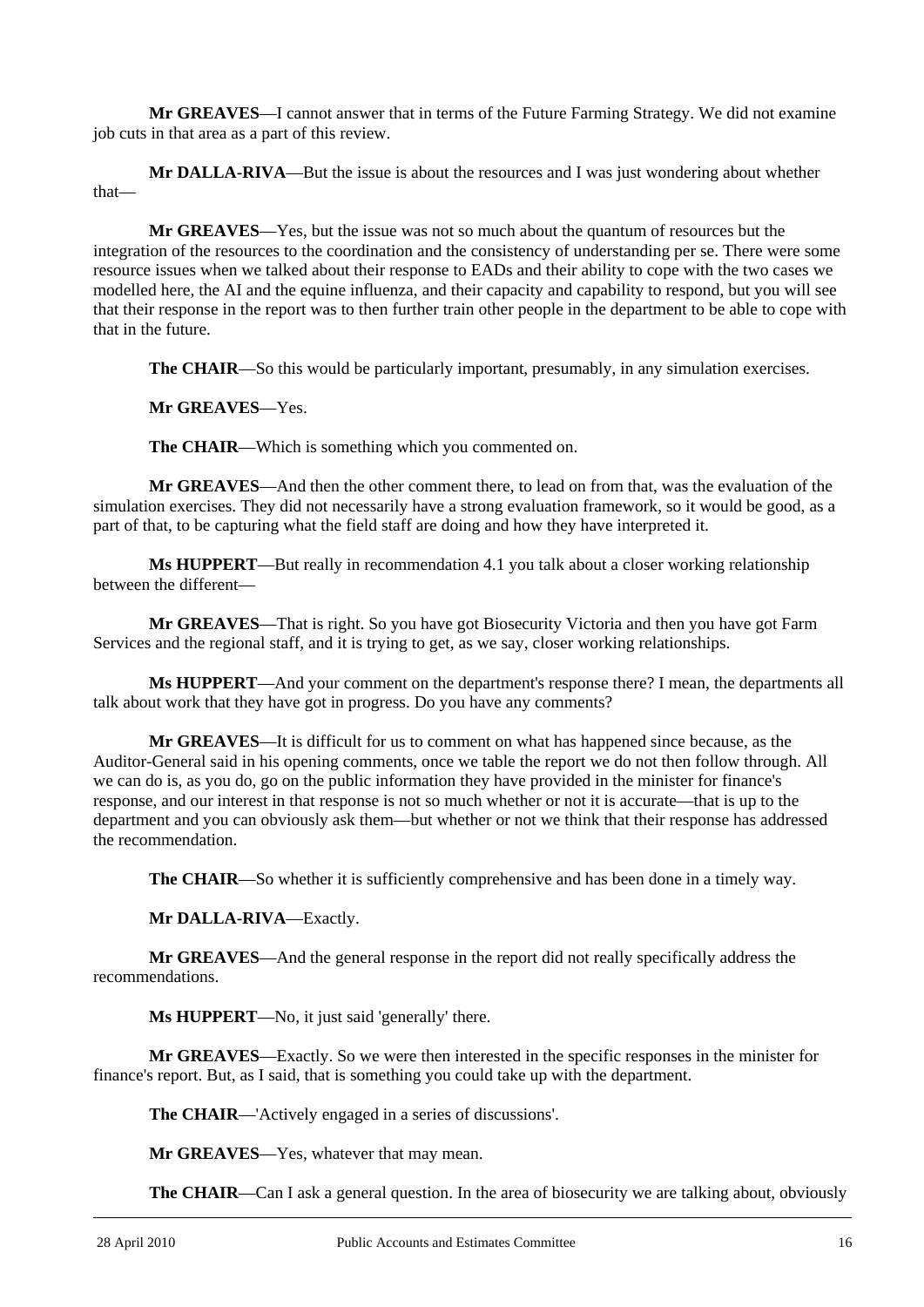value for money is an important concept, but in many ways the biosecurity is setting up almost a precautionary system, and then you come to the issue of how much do you invest in this and what is a reasonable investment in terms of strategy, and of course there is the further issue of how well the strategy is put together. There is some big money in this. I noticed the response to the equine influenza cost Victoria \$110 million or \$120 million, whereas if we actually had an outbreak in Victoria it would have cost two or three times that.

## **Mr GREAVES**—Correct.

**The CHAIR**—In doing the audit, did you get a sense of what is the right balance in terms of investment? You were suggesting a range of things and the department did come back and say, 'Yes, we need some more resources and we'll put a bid up,' but is this meant to be \$20 million, \$50 million, \$300 million over five years?

**Mr GREAVES**—Chair, we did not go to that last point about what the quantum may be, but to answer your question about value for money—and it might not be evident in the report—Biosecurity Victoria championed the risk management approach in DPI, and that is certainly a flavour of this report, that the strongest element of the management of this within DPI would be its risk management approach—a very strong, formalised approach that is consistent with the Australia/New Zealand Standard 4360. It led a lot of the decisions they have made and a lot of the resourcing.

Under the risk management approach—the point you make—you have got some risks that have high likelihood but low impact, you have also got some risks that have a very high impact but a very low likelihood; therefore, you need to balance your risk management strategy. The more recent research in the Beale report and the later Biosecurity Strategy recognises that you cannot ever prevent things from happening altogether, so what you have to do is take a reasonable approach to either reducing the likelihood of the risk in the first place or responding quickly, depending on the nature of the incursion. So I think our report highlights that their approach there was very good, very strong, very rigorous. We highlight in the report that we saw areas for improvement in the integration of the risk management, which had been done well, back into their planning processes.

**The CHAIR**—Closing the evaluation gap until the lesson is learnt.

**Mr GREAVES**—Absolutely. And even the linkages between their corporate plans and their business plans for each group and the risk management exercise. A lot of organisations do risk management separate from planning, but in the ideal world you bring together your risk management as a part of your planning and, as you say, it then becomes a feedback into your evaluation processes and you start all over again in terms of planning. So that was the area that we recommended they focus on, particularly in that first part of the report, because the other part of their risk evaluation—and there was evidence within the department that they had been looking at issues of longer term risks or longer term impacts of things like climate change, change in demographics, the peri-urban farms that are springing up on the urban boundaries and—

**The CHAIR**—Or even coalmines in prime horse territory.

**Mr GREAVES**—Right. So as a part of their risk approach they were starting to identify and look at these issues, but their planning horizons, in a corporate sense or in a business sense, were not aligned with those longer term risks.

**Mr NOONAN**—Reading this, you could be a bit confused. You obviously make the point that DPI have got clear and relevant objectives and a coherent planning framework, and then in 3.2.4 on page 23 you do talk about the longer term planning focus.

## **Mr GREAVES**—That is right.

l **Mr NOONAN**—But you also talk about the unpredictability and difficulty associated with longer term planning. You talked about climate change and urban movement and some things that we already understand. The things that arise seem to be largely unpredictable. I have little understanding about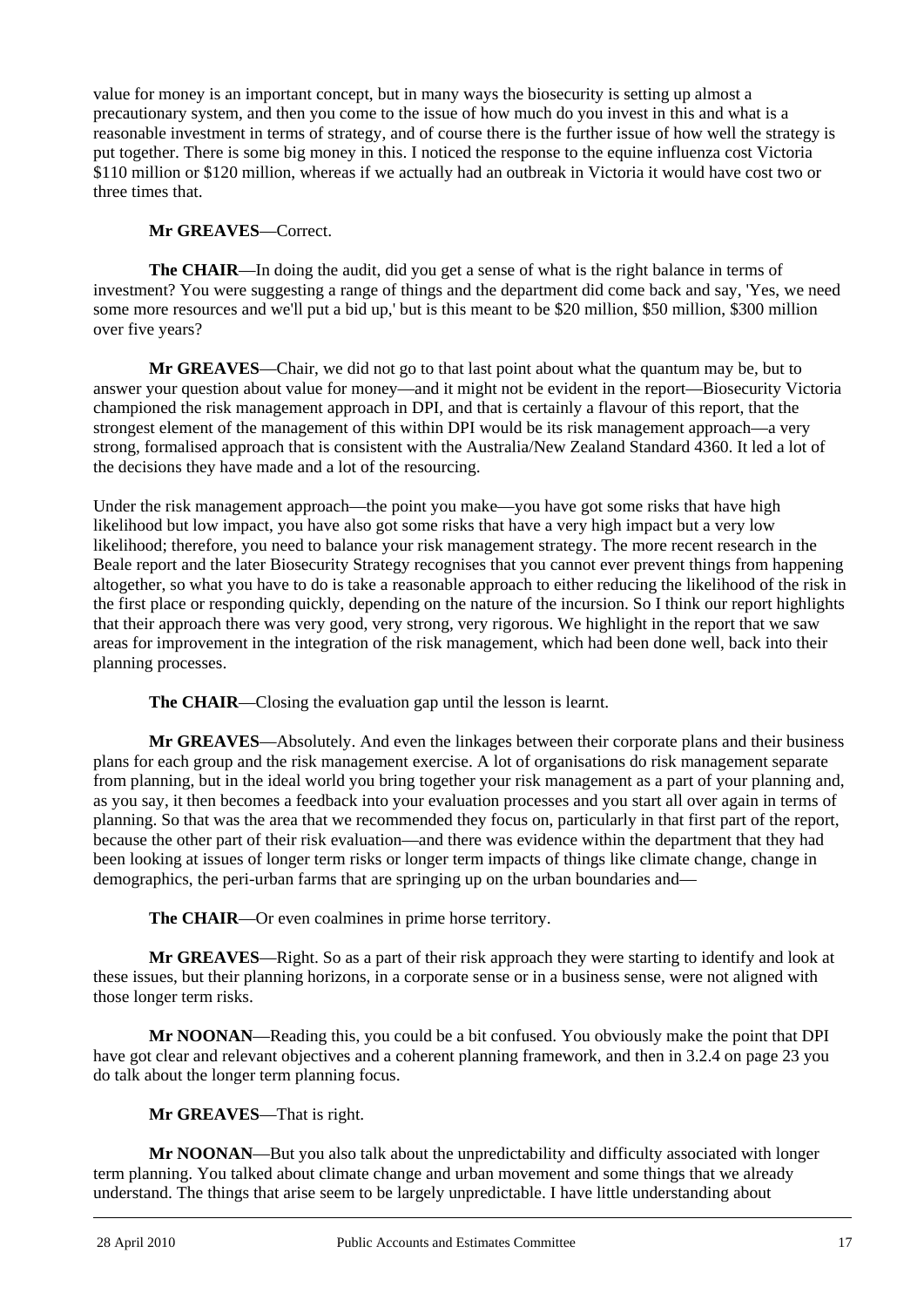biosecurity issues, living in Williamstown. You do mention in this report that they are looking at this issue over a longer term—this is Biosecurity Strategy for Victoria. What are the sorts of things that we should be trying to understand more clearly as a committee when we talk to DPI about the longer term strategy and whether it accords with what might be happening on a national level in this area?

**Mr GREAVES**—You are right: we make a general point about complexity and the difficulty of long-term forecasting and we talk about some other models, or we talk about scenario based modelling.

**Mr NOONAN**—That is right.

**Mr GREAVES**—And there are other models in other industries—transport industries, for example where they look at longer term scenario forecasting. Having accepted that there is a lot of inherent uncertainty and it is a difficult thing, it is also to some extent predictable for changing land use patterns and shifting in primary production. There might already be some patterns and trends emerging which will tell you that maybe the focus on ruminants or particular types of animals and particular vectors for diseases will be changing as climate change—if and/or as it becomes a reality—hits home. So they would be doing work around those scenarios and they would be thinking in their risk management plans, 'What does this mean?' in terms of the likelihood, in terms of the risk, of a disease coming into Australia, or occurring within Australia if it is endemic. So we are simply saying, 'Given that you're already doing work on this, understanding that it's not an exact science, when you're looking for your planning, think about your long-term plans. Think about the resources you may need 10, 20 years out and what you need to do now to prepare for that.'

**Mr NOONAN**—So in saying that they have a coherent framework for planning currently, are you suggesting that that is only on the basis of dealing with something that happens in the short term?

**Mr GREAVES**—It is the short term. When we say 'a coherent framework', we look at the top-down strategic planning: have you got yourself a strategic plan that is aligned with the government—GVT, for example? Do your strategic plans cascade down to a business plan? Is there a clear alignment there? Are the strategies well articulated? So we are talking about a framework for doing planning, and all those elements were there. The elements that were missing, as we said, were a tighter fit between the risk management and the planning and some consideration of the longer term planning horizons.

**Mr NOONAN**—Taking it to a national level, are you satisfied through your audit that Biosecurity Victoria is working well at a national level? Obviously, when these things come into the country they do not respect the borders that we have, but can you give us an indication. Can you also go to the issue of the longer term planning and how you see Victoria within the national biosecurity area.

**Mr GREAVES**—At the time of the audit, the evidence we had was that Victoria was working well nationally. Obviously it has some accountability and responsibility back to Animal Health Australia, and has some reporting requirements, and it was discharging those appropriately. It was being involved in national exercises. In fact, it was leading the National Livestock Identification System. So all those were evidence to us that they were working well and cooperatively nationally.

I cannot really comment on what has happened since. Obviously we made some recommendations around the AusBIOSEC, which has now been replaced with an intergovernmental agreement. My understanding is that that is a draft agreement, but I am sure the department will be able to update you on the status of that new agreement, and the higher national agreement, which I understand they are still negotiating. So I really cannot comment about what may or may not come out of that agreement in terms of the longer term. While we are aware that they have introduced a new biosecurity strategy, we have not really looked at that since the audit.

**The CHAIR—No.** We can get an update following the Beale review et cetera.

**Mr GREAVES**—Yes. A lot of their responses to this audit, from my reading, are encapsulated within the new Biosecurity Strategy for Victoria; therefore, it would be worthwhile the committee pursuing what that has got in it and what they are doing, and how what they are doing relates to the findings we have got in this audit.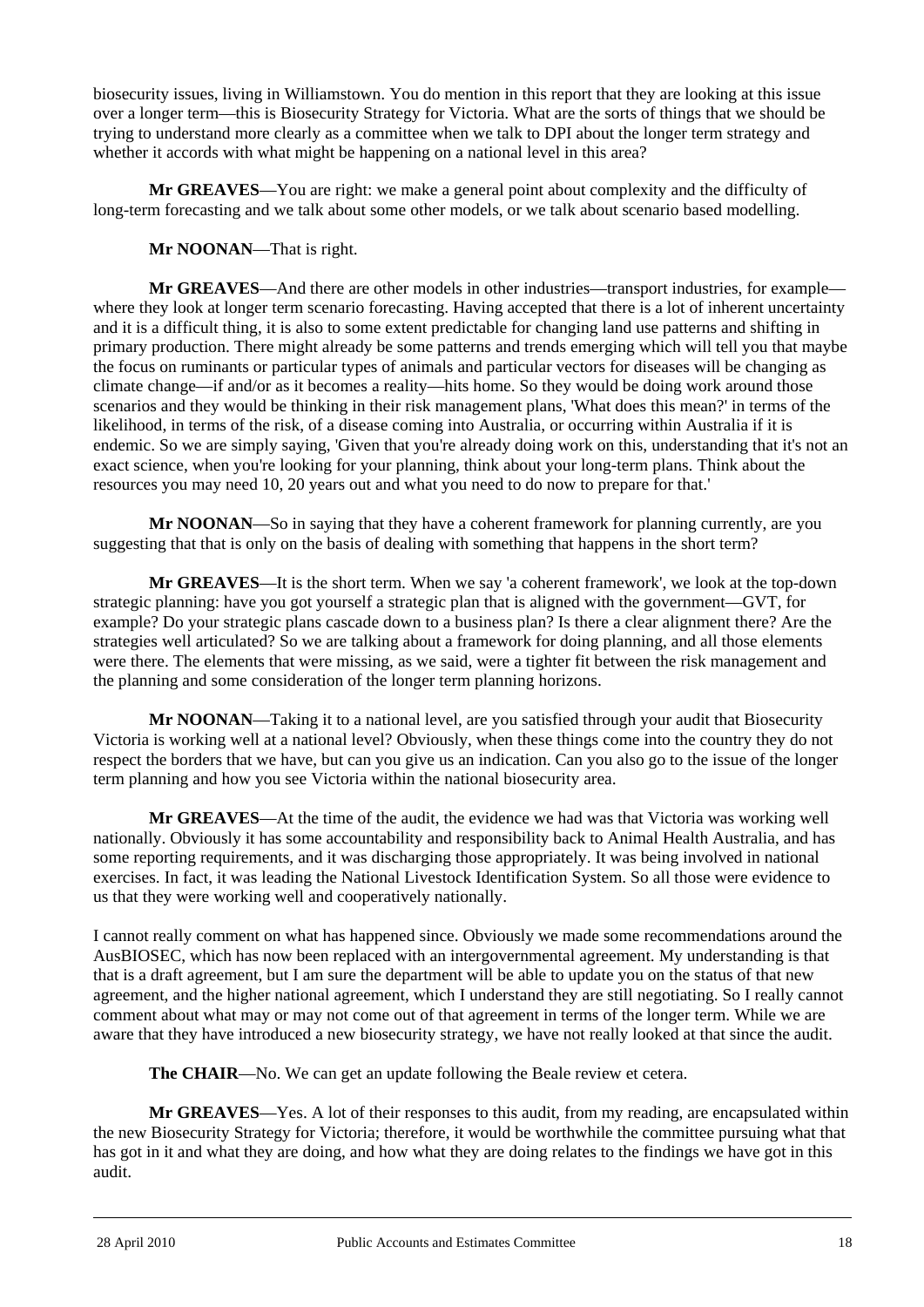**The CHAIR**—We can also ask how they read the response. There is also the Intergovernmental Agreement for Emergency Responses to Nationally Significant Biosecurity Incidents.

**Mr GREAVES**—Yes.

**The CHAIR**—Which is slightly different to risk management across the board, in the way you were talking before about it.

**Mr GREAVES**—It is. It is the subset. It is the immediate response.

**The CHAIR**—Yes.

**Mr GREAVES**—But, as I said, my understanding—and I am happy to be proved incorrect by the department—is that that is still a draft agreement at this stage.

**The CHAIR—Right.** So it is a subset. We probably need more.

**Mr DALLA-RIVA**—There are a number of recommendations that you have made, as outlined in the executive summary. Other reports that you have done go off and the department responds back specific to each recommendation. How do you reconcile the numerous detailed recommendations with the waffle that has come back from the department that really says nothing? Were you disappointed in the extent to which it was really more about spin and rhetoric than it was about actually dealing with the specific recommendations? There is nothing in the response—other than waffle—that you could actually hang your hat on to say, 'Yes, the department are going to deal with recommendation 3.2,' for example. I pluck that out of the air. Do you feel confident that there are going to be addresses made by the department, given the response?

**The CHAIR**—Just before you answer, I think that there are really two responses.

**Mr DALLA-RIVA**—I have asked the question, Chair.

**The CHAIR**—No, I am just clarifying.

**Mr DALLA-RIVA**—If the government want to put the spin line on, that is fine, but if you go through the other reports, there are specific recommendations. You cannot hold hand on heart and say that they have addressed their responses—

**The CHAIR**—I am just providing a clarification for the committee and I am doing it as the committee chair. There were actually two responses from the department and from the government. One is the one you are describing in the audit report itself. The second one is the response from the minister for finance. We probably need to look at both of those in the context of the question which has been asked by Mr Dalla-Riva.

**Mr GREAVES**—I think the general response to that question is that we have no control or influence directly over the response by any department to our reports. There is nothing in the act that mandates that they must respond line by line to each recommendation and, as we note clearly in our later reports, more recently the practice is that we highlight that it is totally in the agency's control, what they put in their response is totally up to them and we have very little influence over that.

Where we do not get a specific response, then the question is: what do we do about that? Well, it is not really for us as auditors. We have identified the issue and we have made the recommendations. It is over to government and the parliament to then follow through. In my introductory comments I referred to the general response, and then I made a comment that that is why we were also interested in the detailed responses we then got in the minister for finance's report, to understand better what they were proposing to do, and we look at that as a part of our ongoing planning process to determine whether or not we need to do future audits in this area.

**Mr NOONAN**—Plus it is an area we are looking at in our Audit Act inquiry.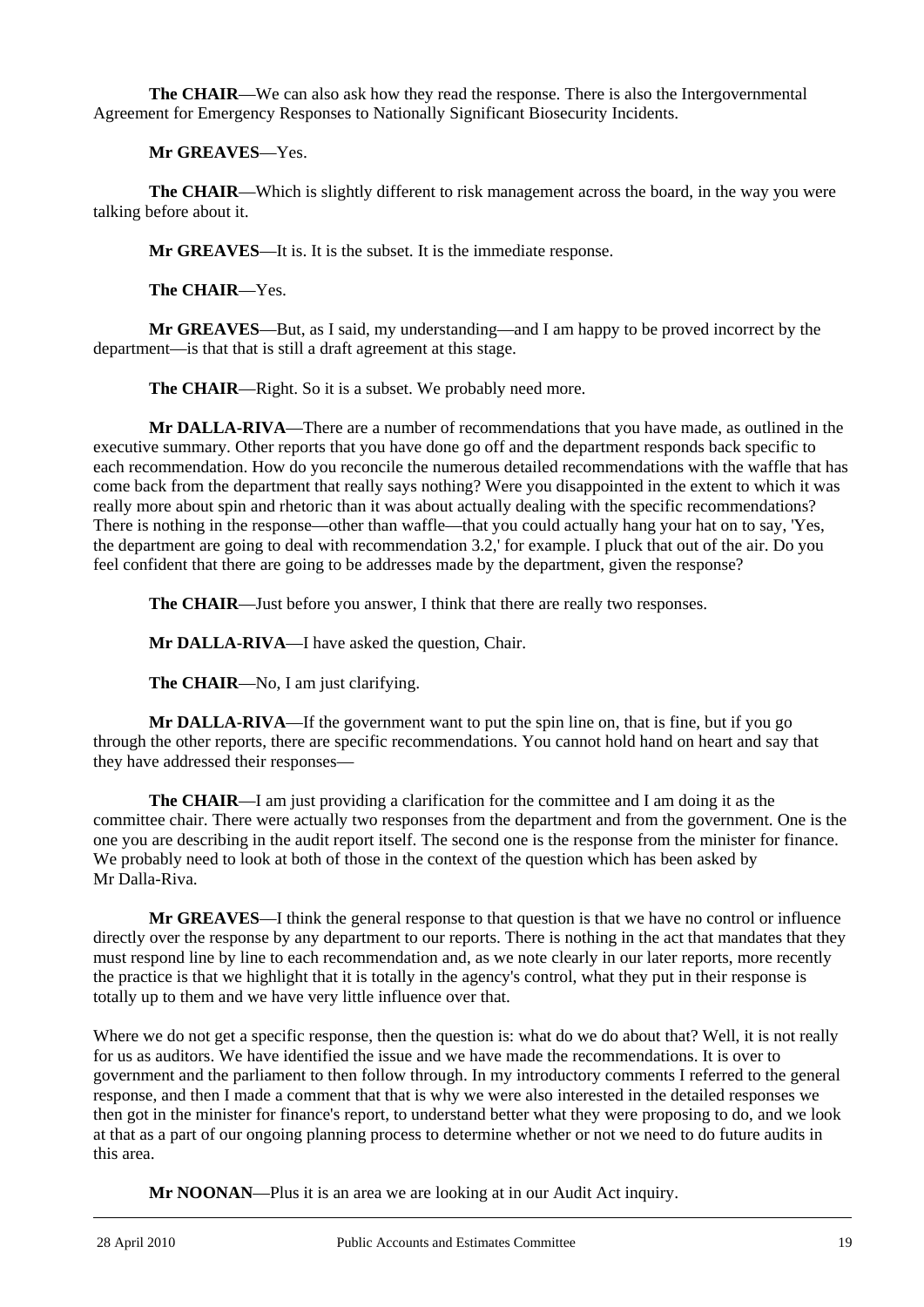**The CHAIR**—So, Richard, the letter from the Auditor-General—you included the sections from the—I did not bring a copy of the minister for finance's report with me.

**Mr DALLA-RIVA**—That is correct.

**The CHAIR**—But you had it fully in your letter anyway, which you will find is a far more direct and specific sort of commentary in response to the recommendations.

**Mr DALLA-RIVA**—Yes. I did read it.

**The CHAIR**—But you have also added to that a number of questions which we could follow up with the department, which, as I mentioned right at the beginning, the committee thought was really quite valuable.

**Mr DALLA-RIVA**—Page 49 of the report, 5.3.3, is about capacity and capability, which is one of your recommendations which has got no real response from DPI. The first line says:

The major issue identified in the EI outbreak was that resources were considerably stretched.

I am interested in the words 'stretched resources'. Has this situation of stretched resources resulted from the government's closure of five depots and the cuts to around 70 jobs from the DPI in 2008 as part of its Future Farming Strategy?

**Mr GREAVES**—Chair, I cannot answer the specific question about the cuts, and I referred to that earlier. The audit did not look specifically at the Future Farming Strategy or the cuts. The context of that comment in relation to this was that EI was actually more of a national issue, and the normal strategy for the department, which we talk about in the report, is to, if needed, supplement resources from interstate, and there are some interstate agreements whereby we can share resources.

In this case, because it affected New South Wales and Queensland, those interstate resources were not available, and figure 5C runs through the issues that they had. The question for management is: what kind of contingent resource capability do you maintain for events of this nature, which you would expect would have a very low probability of occurring? The audit identifies that they in fact identified themselves that, because of the particular circumstances of this incident, their resources were stretched, so then they took some action to work out how they could get some contingent resources without actually growing their resource base, and they talk about how they are training 40 DPI staff in non-animal health to assist in these kinds of situations in the future.

**Mr DALLA-RIVA**—But obviously the cuts were an issue, because you must be aware of it during the audit process. That must have been brought up by somebody within the department—by staff or whatever.

**Mr GREAVES**—I am not going to speculate.

**The CHAIR**—It was not specifically addressed.

**Mr DALLA-RIVA**—No, but it must have been brought up. Somebody within the department must have said, 'Hey, we've had 70 people removed and five depots closed.' Given that you are talking about resources, given that you are talking about capacity and capability, given that you made a recommendation specific to those issues, at some point in the audit process it must have been an issue.

**Mr PEARSON**—I cannot give a categoric assurance, but it was not to the extent that it impacted on this. From my looking at this, there was a stretch of resources and, as we have outlined here, part of the mitigation is training 40 staff from another area to compensate. So it certainly did not come up as a major issue.

**Ms HUPPERT**—I guess this is part of the risk management strategy: how much in the way of resources do you have that is dedicated solely to a particular risk, or is it a matter of training staff so that they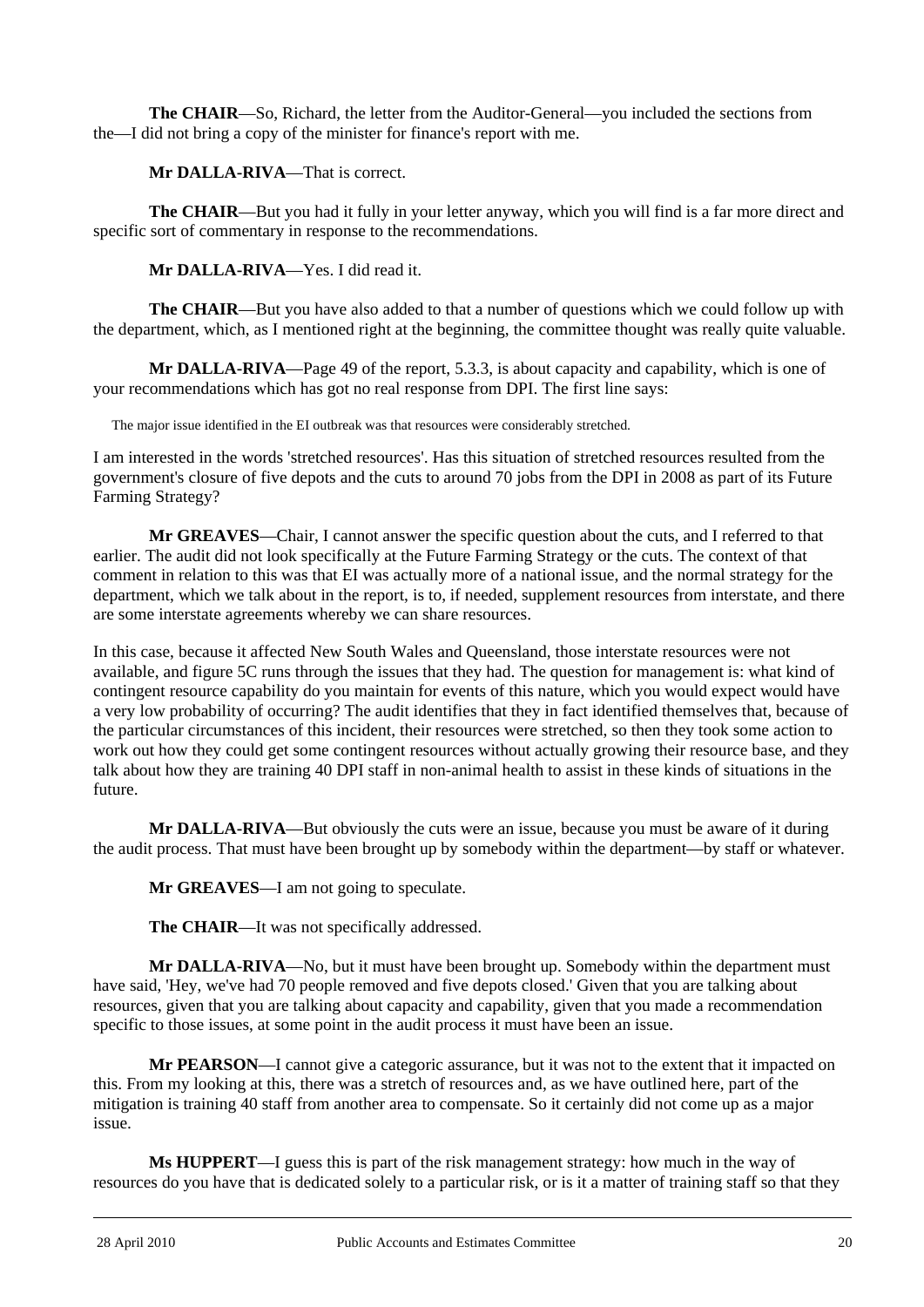can deal with a variety of risks when/if they do arise? I think what we are talking about, as the chair mentioned earlier, is that with equine influenza it is a low-level risk but with a high impact if the event occurs. How then do you best deal with that? So what you are saying is that the response to multitask staff rather than have dedicated staff for a very low probability risk is in fact a sensible way of addressing that type of risk.

**Mr GREAVES**—Yes. And—as the Auditor-General said—I cannot categorically say yes or no, but my recollection of the audit and the working papers is that that risk, that particular issue, was not raised in the context of this finding, and I think this finding is not strictly directly relevant to the issue of staff cuts. This is more about your contingent or reserve capacity and where you resource that from.

**The CHAIR**—In actual fact, Victoria sent resources to Queensland and New South Wales.

**Ms HUPPERT**—But again it is a question of managing risks in an appropriate—

**The CHAIR**—It is a fair question.

**Ms HUPPERT**—Yes.

**Mr SCOTT**—You mentioned earlier the Australia/New Zealand Standard for Risk Management 4360. I would be interested in some further information on that particular standard and the framework it provides.

**Mr GREAVES**—Sure. That risk management standard is a longstanding Australia/New Zealand standard. From my recollection, it has been in place from at least the nineties. In fact, it was kind of a world-leading standard. It sets out a framework for risk management which is now pretty much generally accepted and I think has been adopted worldwide. It sets out some principles around establishing the strategic context, identifying the risk, and assessing the likelihood and consequence, so it sets out a process for applying risk management to any process, or any business, or any organisation, or any incident. So we found in the audit that it was quite appropriate that BV had picked it up, had identified it and had applied it, because it is a well-recognised and very robust and longstanding framework for assessing and managing risk.

**Mr SCOTT**—Can I take it it deals with the sorts of issues we were just discussing about low-probability but high-impact risk, which would be at the heart of biosecurity, obviously?

**Mr GREAVES**—It does, because under the risk management standard you assess separately the likelihood of the risk event occurring and the impact of the risk and you combine those two assessments to give yourself a risk rating. We saw in some of their work that they were actually, in their modelling and their exercises, focusing on high likelihood but where they thought they had a low preparedness, and we said, 'Well, actually, what you should really focus on is high likelihood and high impact, which is high risk. So even if you think you're well prepared, make sure you're still testing the high-risk scenarios.'

**Mr SCOTT**—Because the materiality is much greater.

**Mr GREAVES**—Absolutely. The potential impact is much higher.

**The CHAIR**—I notice the art in the room is very apposite for today! They were using animals for security purposes some hundred-odd years ago.

I think we have been through quite a number of these, and I appreciate the responses and particularly the information you provided. That concludes the consideration of *BioSecurity Incidents: Planning and Risk Management for Livestock Diseases* and *Managing Acute Patient Flows*. I thank Mr Pearson, Mr Greaves and Mr Sheard for their attendance today. It has been a useful session. Where questions were taken on notice—I do not think there are any—the committee would have followed them up with you in writing at a later date. We thank you for your attendance today.

#### **Witnesses withdrew.**